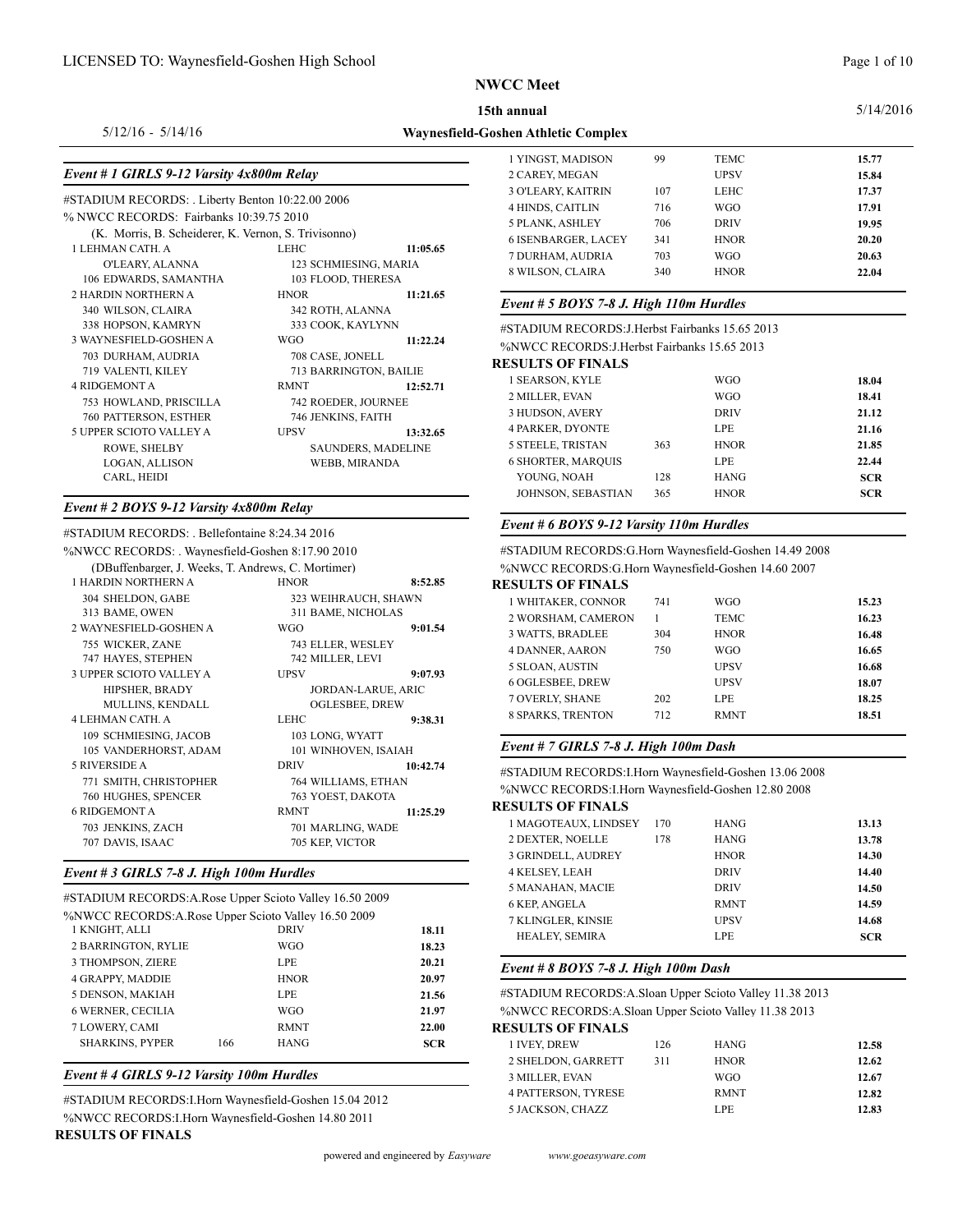# Page 2 of 10

5/14/2016

| $5/12/16 - 5/14/16$   |     |             |       | <b>Waynesfield-Goshen Athletic Complex</b> |
|-----------------------|-----|-------------|-------|--------------------------------------------|
| <b>6 MUNDY, AYDEN</b> | 360 | <b>HNOR</b> | 12.98 | 2 HARDIN NORTHERN A                        |
| 7 LONG, KALE          |     | <b>DRIV</b> | 13.07 | 310 PEES, DAYLIN                           |
| 8 ROACH, CODY         |     | <b>DRIV</b> | 13.59 | 366 WETHERILL, OWI                         |
|                       |     |             |       |                                            |

### *Event # 9 GIRLS 9-12 Varsity 100m Dash*

#STADIUM RECORDS:I.Horn Waynesfield-Goshen 12.04 2012 %NWCC RECORDS:I.Horn Waynesfield-Goshen 12.30 2011

#### **RESULTS OF FINALS**

| 1 RICHARDSON, SIDNEY     | 743 | <b>RMNT</b> | 12.61      | 5 HOLY ANGELS         |
|--------------------------|-----|-------------|------------|-----------------------|
| 2 O'LEARY, ALANNA        | 102 | LEHC        | 12.77      | 109 PEOPLES, S        |
| 3 YINGST, MADISON        | 99  | TEMC        | 13.00      | 122 HAMLIN, T         |
| 4 MCJESSY, MORGAN        |     | UPSV        | 13.98      | <b>6 WAYNESFIELD-</b> |
| 5 MORRIS, SARA           | 332 | <b>HNOR</b> | 14.48      | <b>SCHNEIDE</b>       |
| <b>6 ELLIOTT, ALEXIS</b> |     | UPSV        | 14.49      | <b>GREIWE, K</b>      |
| 7 MCKINNON, EMILY        | 710 | <b>WGO</b>  | 14.49      | Event # 13 GIRL       |
| CANNON, NYLA             | 276 | <b>LPE</b>  | <b>SCR</b> |                       |
|                          |     |             |            |                       |

### *Event # 10 BOYS 9-12 Varsity 100m Dash*

#STADIUM RECORDS:J.Horn Waynesfield-Goshen 11.00 2006 %NWCC RECORDS:T.Lane Riverside 11.03 2015

# **RESULTS OF FINALS**

|                           |     |             |            | 332 MORRIS, S.        |
|---------------------------|-----|-------------|------------|-----------------------|
| 1 ELLER, TYLER            | 757 | WGO         | 11.14      | 2 WAYNESFIELD-        |
| <b>2 STEVENS, CALEB</b>   | 758 | <b>DRIV</b> | 11.14      | 701 WERNER, A         |
| 3 JAMES, GABRIEL          | 748 | WGO         | 11.20      | 721 KNERR, VE         |
| 4 COTTERMAN, JORDAN       |     | <b>UPSV</b> | 11.40      | 3 RIDGEMONT A         |
| <b>5 STEPHENS, BLAKE</b>  |     | UPSV        | 11.77      | 745 MCFADDEI          |
| <b>6 WORSHAM, CAMERON</b> |     | TEMC        | 11.83      | 750 KNAPP, CA         |
| 7 WATTS, BRADLEE          | 304 | <b>HNOR</b> | 12.08      | <b>4 UPPER SCIOTO</b> |
| <b>JACOBS, OLLIE</b>      | 753 | <b>DRIV</b> | <b>SCR</b> | ELLIOTT, A            |
|                           |     |             |            | $CAPI$ HEI            |

# *Event # 11 GIRLS 7-8 J. High 4x200m Relay*

| #STADIUM RECORDS: . Waynesfield-Goshen 1:58.02 2008                                                                | 714 AEID, JATL<br>708 ELLIOT, CA                              |                                                            |                                                                         |
|--------------------------------------------------------------------------------------------------------------------|---------------------------------------------------------------|------------------------------------------------------------|-------------------------------------------------------------------------|
| %NWCC RECORDS: Waynesfield-Goshen 2:01.20 2007/2010<br>(Horn/Jarnigan, Coates/Rumer, Keiser/Vanhor, Miller/Willia) |                                                               |                                                            | Event # 14 BOY.                                                         |
| 1 WAYNESFIELD-GOSHEN A<br>CASE, EMILY<br>FLINN, MADDIE                                                             | <b>WGO</b>                                                    | 2:12.07<br>HENDRICKSON, HANNAH<br><b>WERLING, ASHLEY</b>   | #STADIUM RECC<br>% NWCC RECOR                                           |
| 2 HARDIN NORTHERN A<br><b>RUSSLER, ABY</b><br>MCCOY, ROSIE                                                         | <b>HNOR</b><br>SHIRK, BELLA                                   | 2:14.80<br>HERROD-GONZALEZ, J                              | (H. Dillon, P.<br>1 WAYNESFIELD-<br>766 KLENKE, D                       |
| 3 RIDGEMONT A<br><b>JOLLIFF, MADI</b><br>DILBONE, BROOKE                                                           | <b>RMNT</b>                                                   | 2:17.36<br><b>JOLLIFF, MEKENZIE</b><br>PARTHEMORE, MAKYNNA | 764 BEALE, CA<br><b>2 UPPER SCIOTO</b><br><b>COTTERMA</b>               |
| <b>4 UPPER SCIOTO VALLEY A</b><br><b>BAILEY, KILEY</b><br>ROSS, JAZMYNN                                            | <b>UPSV</b><br><b>MOORE, ALLISON</b><br><b>MARTIN, HAILEY</b> | 2:24.84                                                    | <b>STEPHENS.</b><br>3 PERRY A<br>212 OVERLY, ST                         |
| <b>HOLY ANGELS A</b><br>166 SHARKINS, PYPER<br>171 FAWCETT, HANNAH                                                 | <b>HANG</b><br>173 RINDLER, CARIANNE<br>176 TRAHEY, LIANN     | <b>SCR</b>                                                 | 247 MULCAHY.<br><b>4 HARDIN NORTH</b><br>302 ADAMS, NI<br>212.555777777 |

## *Event # 12 BOYS 7-8 J. High 4x200m Relay*

| #STADIUM RECORDS: Waynesfield-Goshen 1:46.80 2009 |                      |         | 763 Y        |
|---------------------------------------------------|----------------------|---------|--------------|
| %NWCC RECORDS: Waynesfield-Goshen 1:47.20 2010    |                      |         | <b>LEHM</b>  |
| (K. Zeigler, G. Wilcox, D. Fridley, J. Elliot)    |                      |         | 104 B.       |
| 1 PERRY A                                         | LPE                  | 1:52.32 | K            |
| MULCAHY, MATT                                     | <b>BROWN. MARCUS</b> |         | <b>RIDGE</b> |
| WHITESIDE, KAHLIL                                 | PARKER, DYONTE       |         | $711$ JC     |
|                                                   |                      |         |              |

| 2 HARDIN NORTHERN A     | <b>HNOR</b>           | 1:54.45                |
|-------------------------|-----------------------|------------------------|
| 310 PEES, DAYLIN        | 364 SPEARMAN, GAUGE   |                        |
| 366 WETHERILL, OWEN     | 367 HIPSHER, BROCK    |                        |
| 3 RIVERSIDE A           | <b>DRIV</b>           | 2:01.91                |
| HUDSON, AVERY           |                       | <b>JACKSON, DENVER</b> |
| WREN, JEFF              | ROACH, CODY           |                        |
| 4 UPPER SCIOTO VALLEY A | <b>UPSV</b>           | 2:06.69                |
| <b>GAYHEART, ALEX</b>   | THOMPSON, EVAN        |                        |
| DOTSON, MASON           | WILCOX, BRYCE         |                        |
| 5 HOLY ANGELS A         | <b>HANG</b>           | 2:11.48                |
| 109 PEOPLES, SETH       | 132 LINS, DANNY       |                        |
| 122 HAMLIN, TOMMY       |                       | 127 MCDONALD, MATTHEW  |
| 6 WAYNESFIELD-GOSHEN A  | <b>WGO</b>            | 2:20.93                |
| <b>SCHNEIDER, GAVIN</b> | <b>BURDEN, PEYTON</b> |                        |
| <b>GREIWE, KYLE</b>     | MILLER-, EVAN         |                        |
|                         |                       |                        |

## *Event # 13 GIRLS 9-12 Varsity 4x200m Relay*

#STADIUM RECORDS: . Bellefontaine 1:51.56 2013

| % NWCC RECORDS: Fairbanks 1:52.93 2006       |                      |                   |
|----------------------------------------------|----------------------|-------------------|
| (K. Scheiderer, A. Short, K. Burns, E. Ryan) |                      |                   |
| 1 HARDIN NORTHERN A                          | <b>HNOR</b>          | 1:57.56           |
| 338 HOPSON, KAMRYN                           | 350 BAME, RYLIE      |                   |
| 332 MORRIS, SARA                             | 339 MCMILLION, C     |                   |
| 2 WAYNESFIELD-GOSHEN A                       | <b>WGO</b>           | 1:59.13           |
| 701 WERNER, AMELIA                           | 709 HENNON, JADELYN  |                   |
| 721 KNERR, VEDA                              | 710 MCKINNON, EMILY  |                   |
| <b>3 RIDGEMONT A</b>                         | <b>RMNT</b>          | 2:03.05           |
| 745 MCFADDEN, SARA                           | 751 CRATES, MEYGHAN  |                   |
| 750 KNAPP, CASSIDY                           | 748 MCGRATH, SHAYLEE |                   |
| <b>4 UPPER SCIOTO VALLEY A</b>               | <b>UPSV</b>          | 2:05.24           |
| ELLIOTT, ALEXIS                              |                      | HOLBROOK, MIRANDA |
| CARL, HEIDI                                  | <b>SHIRK, TESSA</b>  |                   |
| <b>RIVERSIDE A</b>                           | <b>DRIV</b>          | <b>SCR</b>        |
| 714 REID, JAYLEE                             | 701 ROTH, AMBER      |                   |
| 708 ELLIOT, CAITLYN                          | 716 NEELEY, SAMANTHA |                   |
|                                              |                      |                   |

### *Event # 14 BOYS 9-12 Varsity 4x200m Relay*

#STADIUM RECORDS: . Waynesfield-Goshen 1:32.72 2015 % NWCC RECORDS: Fairbanks 1:33.03 2013 (H. Dillon, P. Gibson, T. Henry, T. Huffman) 1 WAYNESFIELD-GOSHEN A WGO **1:36.86** 766 KLENKE, DUSTIN 743 ELLER, WESLEY 764 BEALE, CALEB 741 WHITAKER, CONNOR 2 UPPER SCIOTO VALLEY A UPSV 1:37.87 COTTERMAN, JORDAN CRAMER, GRANT STEPHENS, BLAKE BAUER, CROFT 3 PERRY A LPE **1:43.37** 212 OVERLY, STEVEN 246 SMITH, WANYA 247 MULCAHY, ROBBY 270 GODFREY, WESLEY 4 HARDIN NORTHERN A HNOR **1:47.55** 302 ADAMS, NICK 323 WEIHRAUCH, SHAWN 312 RICKENBACHER, JAMES 315 LAMB, BRADY 5 RIVERSIDE A DRIV 1:52.17 759 STRAYER, DEREK 774 STAPLETON, AJAY 763 YOEST, DAKOTA 761 STRAYER, D.J. LEHMAN CATH. A LEHC **DQ** 104 BARRERA, ALVARRO 114 EARHART, JAKE KNAPKE, ETHAN 113 LEE, KAMERON RIDGEMONT A RMNT **DQ** 711 JOHNSON, DANIEL 720 SMITH, CAMERON 707 DAVIS, ISAAC 708 MCKINLEY, COLE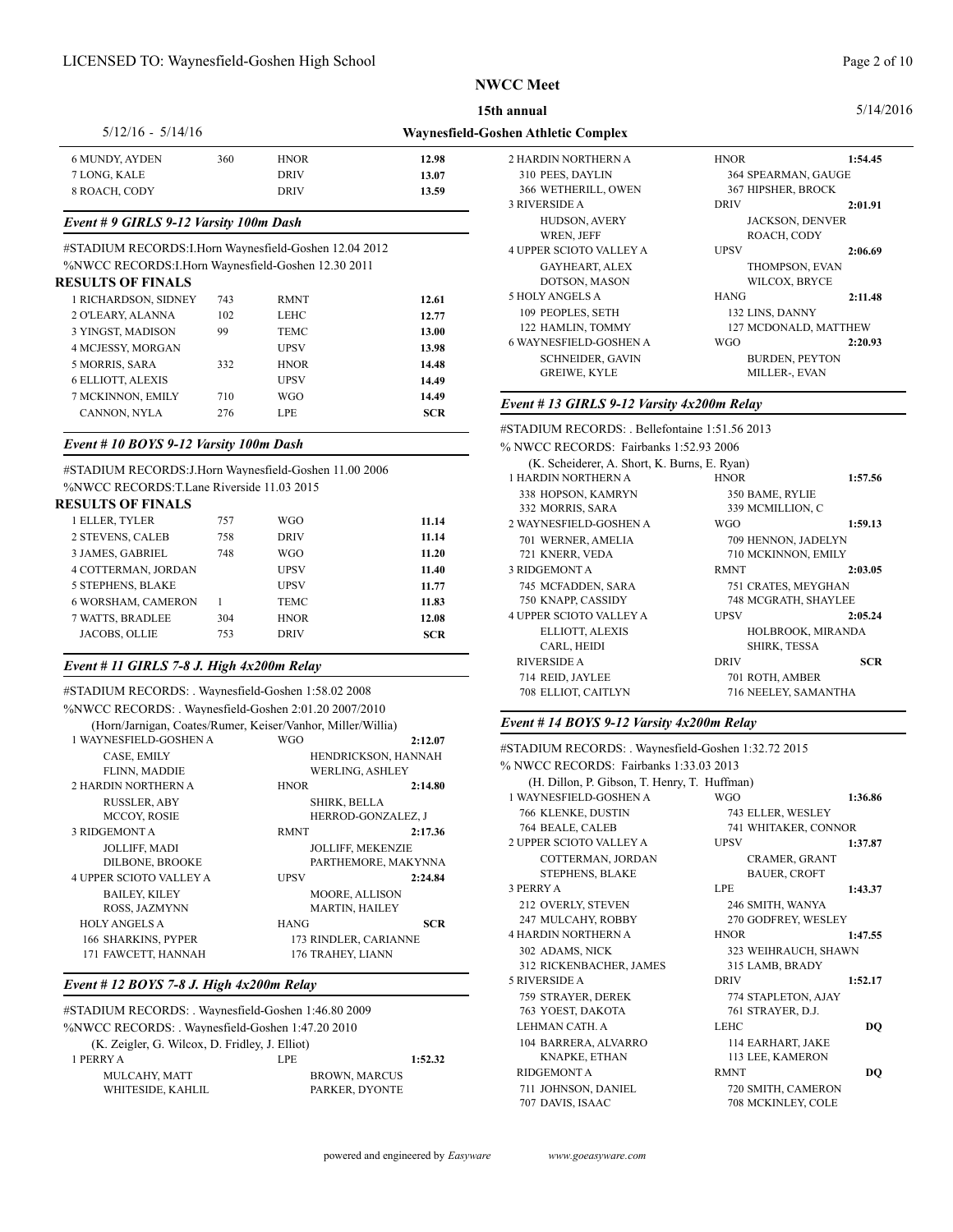#### 5/14/2016

5/12/16 - 5/14/16

# *Event # 15 GIRLS 7-8 J. High 1600m Run*

#### #STADIUM RECORDS:S.Bailey Botkins 5:49.80 2008

| %NWCC RECORDS: J.Hennon Wavnesfield-Goshen 5:51.80 2002 |  |
|---------------------------------------------------------|--|
|---------------------------------------------------------|--|

| 1 BEJARANO, FRANKI       |     | <b>HNOR</b> | 6:24.47    | Event # 19 GIRLS 7-8 J. High $4x100m$ Relay     |                                           |      |
|--------------------------|-----|-------------|------------|-------------------------------------------------|-------------------------------------------|------|
| 2 MARTIN, HAILEY         |     | <b>UPSV</b> | 6:39.30    | #STADIUM RECORDS: Pandora Gilboa 56.30 2013     |                                           |      |
| 3 SANFORD, LAURYN        |     | <b>DRIV</b> | 6:42.90    |                                                 |                                           |      |
| 4 COOK, MAKAILEY         |     | <b>HNOR</b> | 6:48.62    | %NWCC RECORDS: Wavnesfield-Goshen 56.10 2010    |                                           |      |
| 5 MEEKS, JEANIE          |     | <b>WGO</b>  | 7:13.12    | (K. Jarnigan, K. Rumer, L. Turner, S. Williams) |                                           |      |
| <b>6 VALENTI, CLAIRE</b> |     | <b>WGO</b>  | 7:14.80    | 1 HOLY ANGELS A                                 | HANG                                      | 58.3 |
| RATERMANN, SOPHIE        | 177 | HANG        | <b>SCR</b> | 170 MAGOTEAUX, LINDSEY<br>174 MCIVER, RYLIE     | 169 CIANCIOLO, ANNA<br>178 DEXTER, NOELLE |      |
| MEDDLES, BROOKLYN        |     | <b>RMNT</b> | <b>SCR</b> | <b>2 RIVERSIDE A</b>                            | <b>DRIV</b>                               | 59.5 |
| VAZQUEZ, PAOLA           | 161 | HANG        | <b>SCR</b> | <b>MANAHAN, MACIE</b>                           | <b>KELSEY, LEAH</b>                       |      |

# *Event # 16 BOYS 7-8 J. High 1600m Run*

### #STADIUM RECORDS:J.Lane-Harvey Perry 4:56.44 2012

| w              |         |             |     | %NWCC RECORDS: J.Lane-Harvey Perry 4:56.44 2012 |
|----------------|---------|-------------|-----|-------------------------------------------------|
| <b>4 UPPER</b> | 5:19.24 | <b>RMNT</b> |     | 1 MOUSER, ETHAN                                 |
| B.             | 5:36.71 | <b>HNOR</b> | 373 | 2 COOPER, ELI                                   |
| R<br>5 RIDGE   | 5:44.94 | <b>HANG</b> |     | 3 GOETTEMOELLER, CHRIS 103                      |
| J              | 5:48.32 | <b>LPE</b>  |     | <b>4 MILLER, KEATON</b>                         |
| L              | 5:53.03 | <b>HNOR</b> | 352 | 5 CURLIS, JAYCE                                 |
| 6 HARD         | 5:53.93 | <b>DRIV</b> |     | <b>6 CARNES, DYLON</b>                          |
| R              | 6:15.03 | <b>DRIV</b> |     | 7 BURROWS, ETHAN                                |
| FI             | 6:35.39 | <b>HANG</b> | 101 | 8 FOGT, EVAN                                    |
| <b>PERRY</b>   | 7:04.82 | <b>TEMC</b> | 30  | 9 ENGLE, JOSHUA                                 |
| R              | 8:26.77 | TEMC        | 23  | 10 ENGLE, JOSEPH                                |
|                |         |             |     |                                                 |

# *Event # 17 GIRLS 9-12 Varsity 1600m Run*

| #STADIUM RECORDS:R.Watt Indian Lake 5:42.41 2008         |     |             |            | $\bm{L}$ rchi it av DV i i |
|----------------------------------------------------------|-----|-------------|------------|----------------------------|
| %NWCC RECORDS: J.Ziimmerman Lehman Catholic 5:47.03 2015 |     |             |            | #STADIUM RECC              |
| 1 BARRINGTON, BAILIE                                     | 713 | <b>WGO</b>  | 6:05.84    | %NWCC RECORI               |
| 2 COOK, KAYLYNN                                          | 333 | <b>HNOR</b> | 6:13.27    | $(A.$ Sloan, $C.$          |
| 3 SCHMIESING, MARIA                                      | 123 | <b>LEHC</b> | 6:15.41    | 1 HOLY ANGELS              |
| <b>4 JENKINS, FAITH</b>                                  | 746 | <b>RMNT</b> | 6:18.34    | 126 IVEY, DREV             |
| 5 TEAGUE, EMILY                                          | 704 | <b>DRIV</b> | 6:30.34    | 112 ALLENBAI               |
| <b>6 BRADEN, MAKENZIE</b>                                | 707 | <b>WGO</b>  | 6:40.44    | <b>2 HARDIN NORTH</b>      |
| 7 HUANG, LUCY                                            | 55  | <b>TEMC</b> | 7:13.37    | 360 MUNDY, A'              |
| 8 BOWMAN, MADDIE                                         | 703 | <b>DRIV</b> | 7:52.30    | 307 STEWART,               |
| 9 LOWRY, ALEXA                                           |     | <b>UPSV</b> | 8:13.86    | <b>3 RIVERSIDE A</b>       |
| 10 CHUENJITSIRI, GREAT                                   | 19  | <b>TEMC</b> | 8:19.59    | GODWIN, I                  |
| 11 WEAVER, DANETTE                                       | 747 | <b>RMNT</b> | 8:26.66    | ROACH, CO                  |
| WEBB, MIRANDA                                            |     | <b>UPSV</b> | <b>SCR</b> | <b>4 PERRY A</b>           |
| ROTH, ALANNA                                             | 342 | <b>HNOR</b> | <b>SCR</b> | BROWN, M<br>JACKSON,       |
|                                                          |     |             |            |                            |

### *Event # 18 BOYS 9-12 Varsity 1600m Run*

## #STADIUM RECORDS:R.Dunn Bellefontaine 4:36.32 2015

| %NWCC RECORDS:A.Johnson Fairbanks 4:34.30 2008 |     |             |         |               |
|------------------------------------------------|-----|-------------|---------|---------------|
| 1 BAME, NICHOLAS                               | 311 | <b>HNOR</b> | 4:47.71 | Event #       |
| 2 HIPSHER, BRADY                               |     | <b>UPSV</b> | 4:47.99 | #STADIU       |
| 3 SCHMIESING, JACOB                            | 109 | LEHC        | 5:10.27 | %NWCC         |
| <b>4 SHELDON, GABE</b>                         | 304 | <b>HNOR</b> | 5:11.14 | $(K_{\cdot})$ |
| <b>5 HAYES, STEPHEN</b>                        | 747 | <b>WGO</b>  | 5:16.17 | 1 WAYN        |
| <b>6 WILLIAMS, ALEC</b>                        | 248 | <b>LPE</b>  | 5:18.67 | 701 W         |
| 7 CARMEAN, DAWSON                              | 749 | <b>WGO</b>  | 5:21.96 | 721 K         |
| 8 DELEON, ETHAN                                | 50  | TEMC        | 5:24.85 | 2 UPPER       |
| 9 WINHOVEN, ISAIAH                             | 101 | <b>LEHC</b> | 5:36.27 | H             |
| 10 OGLESBEE, DREW                              |     | <b>UPSV</b> | 5:36.49 | <sup>S</sup>  |
| 11 WILLIAMS, ETHAN                             | 764 | <b>DRIV</b> | 5:48.27 |               |

| Waynesfield-Goshen Athletic Complex |  |
|-------------------------------------|--|
|-------------------------------------|--|

| 12 SMITH, CHRISTOPHER  | 771 | <b>DRIV</b> | 5:48.77 |
|------------------------|-----|-------------|---------|
| 13 ORTIZ VARGAS, DAVID |     | TEMC        | 5:54.27 |
| 14 MARLING, WADE       | 701 | <b>RMNT</b> | 7:05.74 |

| #STADIUM RECORDS: . Pandora Gilboa 56.30 2013   |                         |                     |
|-------------------------------------------------|-------------------------|---------------------|
| %NWCC RECORDS: Waynesfield-Goshen 56.10 2010    |                         |                     |
| (K. Jarnigan, K. Rumer, L. Turner, S. Williams) |                         |                     |
| 1 HOLY ANGELS A                                 | <b>HANG</b>             | 58.36               |
| 170 MAGOTEAUX, LINDSEY                          | 169 CIANCIOLO, ANNA     |                     |
| 174 MCIVER, RYLIE                               | 178 DEXTER, NOELLE      |                     |
| 2 RIVERSIDE A                                   | <b>DRIV</b>             | 59.59               |
| MANAHAN, MACIE                                  | <b>KELSEY, LEAH</b>     |                     |
| SANFORD, LAURYN                                 | KNIGHT, ALLI            |                     |
| 3 WAYNESFIELD-GOSHEN A                          | <b>WGO</b>              | 1:03.52             |
| CASE, EMILY                                     | CASE, LAURYN            |                     |
| <b>WERNER, CECILIA</b>                          | SPENCER, PEYTON         |                     |
| <b>4 UPPER SCIOTO VALLEY A</b>                  | <b>UPSV</b>             | 1:04.35             |
| <b>BAILEY, KILEY</b>                            | <b>KLINGLER, KINSIE</b> |                     |
| <b>ROSS. JAZMYNN</b>                            | ELLIOTT, JORDAN         |                     |
| 5 RIDGEMONT A                                   | <b>RMNT</b>             | 1:04.84             |
| <b>JOLLIFF, MADI</b>                            |                         | PARTHEMORE, MAKYNNA |
| <b>LOWERY, CAMI</b>                             | <b>MANNS, AUTUMN</b>    |                     |
| <b>6 HARDIN NORTHERN A</b>                      | <b>HNOR</b>             | 1:06.60             |
| <b>RUSSLER, ABY</b>                             | <b>SHIRK, BELLA</b>     |                     |
| <b>FLOWERS, HANNAH</b>                          | <b>SOUDER, HANNAH</b>   |                     |
| PERRY A                                         | <b>LPE</b>              | <b>SCR</b>          |
| RIOS, QUINNTEANA                                | <b>DENSON, MAKIAH</b>   |                     |
| THOMPSON, ZIERE                                 | HEALEY, SEMIRA          |                     |

# *Event # 20 BOYS 7-8 J. High 4x100m Relay*

| #STADIUM RECORDS: Upper Scioto Valley 49.27 2013 |                     |         |  |
|--------------------------------------------------|---------------------|---------|--|
| %NWCC RECORDS: . Upper Scioto Valley 49.27 2012  |                     |         |  |
| (A. Sloan, C. Bauer, J. Cotterman, B. Stephens)  |                     |         |  |
| 1 HOLY ANGELS A                                  | <b>HANG</b>         | 52.93   |  |
| 126 IVEY, DREW                                   | 128 YOUNG, NOAH     |         |  |
| 112 ALLENBAUGH, MICHAEL                          | 121 KEMPFER, JOSH   |         |  |
| 2 HARDIN NORTHERN A                              | <b>HNOR</b>         | 53.79   |  |
| 360 MUNDY, AYDEN                                 | 364 SPEARMAN, GAUGE |         |  |
| 307 STEWART, ALEX                                | 367 HIPSHER, BROCK  |         |  |
| <b>3 RIVERSIDE A</b>                             | <b>DRIV</b>         | 54.42   |  |
| <b>GODWIN, LEVI</b>                              | COTTERMAN, DARRICK  |         |  |
| ROACH, CODY                                      | LONG, KALE          |         |  |
| <b>4 PERRY A</b>                                 | <b>LPE</b>          | 55.68   |  |
| <b>BROWN, MARCUS</b>                             | MULCAHY, MATT       |         |  |
| JACKSON, CHAZZ                                   | WHITESIDE, KAHLIL   |         |  |
| 5 WAYNESFIELD-GOSHEN A                           | <b>WGO</b>          | 1:00.46 |  |
| <b>GREIWE, KYLE</b>                              | KIRSCHNER, JOSH     |         |  |
| <b>SCHNEIDER, GAVIN</b>                          | LITTLE, TYE         |         |  |

# *Event # 21 GIRLS 9-12 Varsity 4x100m Relay*

| #STADIUM RECORDS: . Waynesfield-Goshen 51.23 2010 |             |                       |       |  |
|---------------------------------------------------|-------------|-----------------------|-------|--|
| %NWCC RECORDS: Waynesfield-Goshen 52.21 2009      |             |                       |       |  |
| (K. Williams, M. Horn, Je. Hennon, I. Horn)       |             |                       |       |  |
| 1 WAYNESFIELD-GOSHEN A                            | WGO         |                       | 56.23 |  |
| 701 WERNER, AMELIA                                |             | 709 HENNON, JADELYN   |       |  |
| 721 KNERR, VEDA                                   |             | 710 MCKINNON, EMILY   |       |  |
| 2 UPPER SCIOTO VALLEY A                           | <b>UPSV</b> |                       | 58.33 |  |
| HOLBROOK, MIRANDA                                 |             | <b>BROSEKE, KAYLA</b> |       |  |
| <b>SHIRK, TESSA</b>                               |             | ELLIOTT, ALEXIS       |       |  |
|                                                   |             |                       |       |  |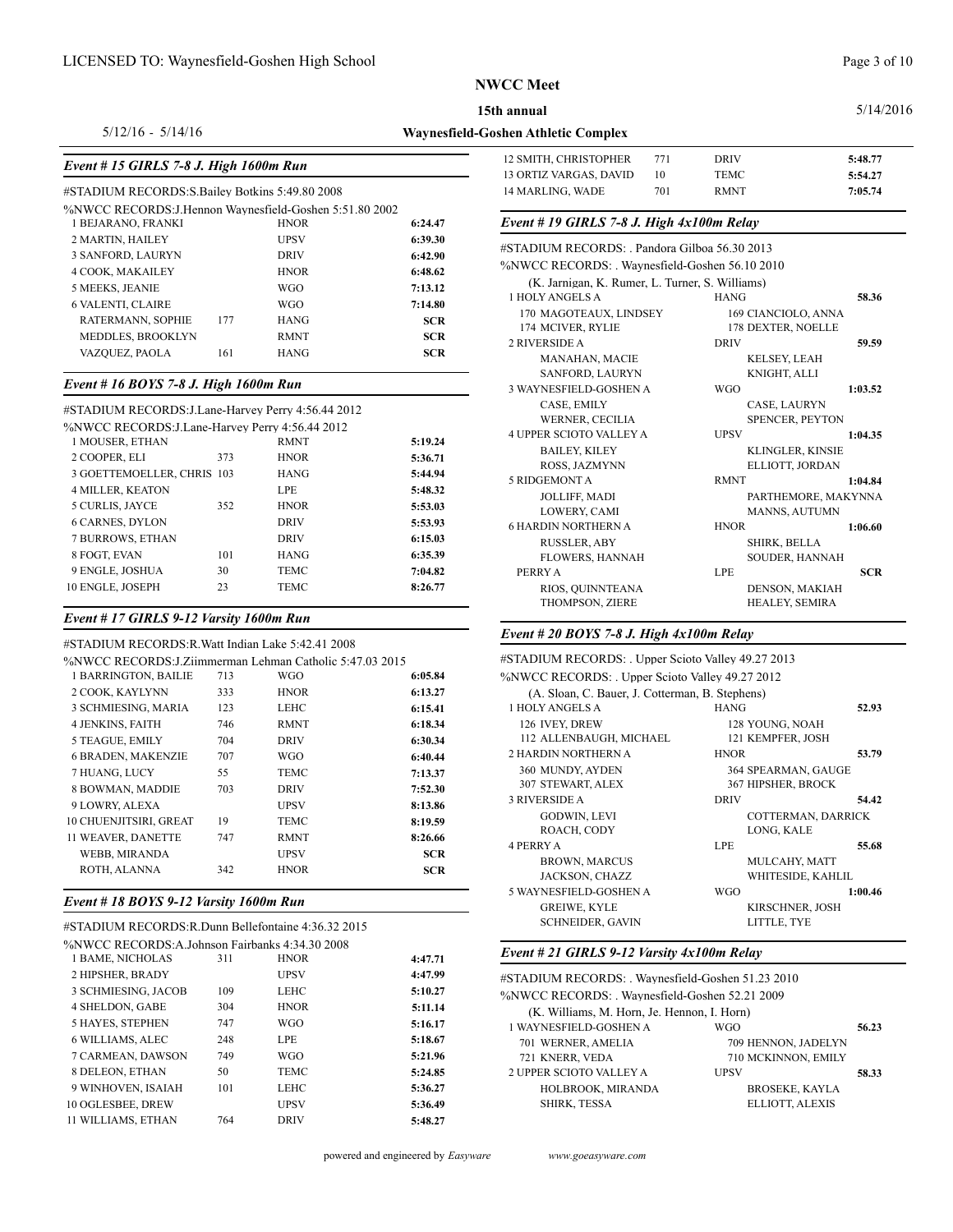**15th annual**

| $5/12/16 - 5/14/16$        |                      |         | Waynesfield-Goshen Athl |  |
|----------------------------|----------------------|---------|-------------------------|--|
| 3 RIDGEMONT A              | <b>RMNT</b>          | 59.12   | %NWCC                   |  |
| 745 MCFADDEN, SARA         | 750 KNAPP, CASSIDY   |         | <b>RESULTS</b>          |  |
| 751 CRATES, MEYGHAN        | 748 MCGRATH, SHAYLEE |         | 1 O'LEA                 |  |
| <b>4 HARDIN NORTHERN A</b> | <b>HNOR</b>          | 1:02.13 | 2 RICHA                 |  |
| O'BRIEN, NICOLETTE         | 340 WILSON, CLAIRA   |         | 3 CROM                  |  |
| 341 ISENBARGER, LACEY      | 332 MORRIS, SARA     |         | 4 HOPSC                 |  |

### *Event # 22 BOYS 9-12 Varsity 4x100m Relay*

| #STADIUM RECORDS: . Waynesfield-Goshen 44.30 2006 |                      |                      | 7 KNERR, VEDA                                           | 721 | WGO.        | 1:13.78    |
|---------------------------------------------------|----------------------|----------------------|---------------------------------------------------------|-----|-------------|------------|
| %NWCC RECORDS: Wavnesfield-Goshen 44.97 2013      |                      |                      | <b>BAME, RYLIE</b>                                      | 350 | <b>HNOR</b> | <b>SCR</b> |
| (D. Fridley, C. Scholta, L. Hall, J. Elliott)     |                      |                      |                                                         |     |             |            |
| 1 WAYNESFIELD-GOSHEN A                            | <b>WGO</b>           | $^{0}/_{0}$<br>44.74 | Event # 26 BOYS 9-12 Varsity 400m Dash                  |     |             |            |
| 757 ELLER, TYLER                                  | 766 KLENKE, DUSTIN   |                      | #STADIUM RECORDS:G.Bauer Upper Scioto Valley 51.29 2014 |     |             |            |
| 764 BEALE, CALEB                                  | 748 JAMES, GABRIEL   |                      |                                                         |     |             |            |
| 2 UPPER SCIOTO VALLEY A                           | <b>UPSV</b>          | 47.60                | %NWCC RECORDS: K. Fetter Waynesfield-Goshen 50.33 2005  |     |             |            |
| COTTERMAN, JORDAN                                 | ROSE, CHASE          |                      | <b>RESULTS OF FINALS</b>                                |     |             |            |
| <b>STEPHENS, BLAKE</b>                            | <b>BAUER, CROFT</b>  |                      | 1 ELLER, TYLER                                          | 757 | <b>WGO</b>  | 51.73      |
| 3 RIVERSIDE A                                     | <b>DRIV</b>          | 47.76                | 2 WHITAKER, CONNOR                                      | 741 | <b>WGO</b>  | 53.17      |
| 761 STRAYER, D.J.                                 | 759 STRAYER, DEREK   |                      | 3 ROSE, CHASE                                           |     | <b>UPSV</b> | 54.81      |
| 753 JACOBS, OLLIE                                 | 758 STEVENS, CALEB   |                      | <b>4 STUMP, ANDREW</b>                                  | 316 | <b>HNOR</b> | 55.01      |
| <b>4 PERRY A</b>                                  | <b>LPE</b>           | 49.38                | 5 JACOBS, OLLIE                                         | 753 | <b>DRIV</b> | 55.17      |
| 212 OVERLY, STEVEN                                | 247 MULCAHY, ROBBY   |                      | <b>6 GODFREY, WESLEY</b>                                | 270 | LPE         | 55.75      |
| 262 SKIPWORTH, DAVID                              | 202 OVERLY, SHANE    |                      | 7 SLOAN, AUSTIN                                         |     | <b>UPSV</b> | 56.45      |
| 5 LEHMAN CATH. A                                  | <b>LEHC</b>          | 50.93                | 8 JENKINS, ZACH                                         | 703 | <b>RMNT</b> | 1:00.78    |
| 104 BARRERA, ALVARRO                              | 114 EARHART, JAKE    |                      |                                                         |     |             |            |
| KNAPKE, ETHAN                                     | 113 LEE, KAMERON     |                      | Event $\#$ 27 GIRLS 7-8 J. High 200m Hurdles            |     |             |            |
| <b>6 RIDGEMONT A</b>                              | <b>RMNT</b>          | 53.17                |                                                         |     |             |            |
| 721 BRIGHT, CAMERON                               | 714 ROOF, LYNDON     |                      | #STADIUM RECORDS: A.Rose Upper Scioto Valley 31.34 2009 |     |             |            |
| 708 MCKINLEY, COLE                                | 717 FRESHCORN, COLIN |                      | %NWCC RECORDS: M. Ledley Ridgemont 31.20 2007           |     |             |            |
| 7 HARDIN NORTHERN A                               | <b>HNOR</b>          | 1:03.22              | 1 KNIGHT, ALLI                                          |     | <b>DRIV</b> | 33.80      |
| 328 TOBIN, COLIN                                  | 353 PRICHARD, TRENT  |                      | 2 THOMPSON, ZIERE                                       |     | <b>LPE</b>  | 37.01      |
| 314 RUHLEN, JARED                                 | 329 LEASE, LANCE     |                      | 3 MARTINO, NADIA                                        |     | <b>RMNT</b> | 37.34      |
|                                                   |                      |                      |                                                         |     |             |            |

### *Event # 23 GIRLS 7-8 J. High 400m Dash*

| #STADIUM RECORDS:A.O'Leary Lehman Catholic 1:01.59 2014<br>%NWCC RECORDS:M.Ledlev Ridgemont 1:01.20 2008<br>1 BARRINGTON, RYLIE |     | <b>WGO</b>                         | 1:10.98                          | <b>6 DENSON, MAKIAH</b><br>7 DILBONE, BROOKE<br><b>SHARKINS, PYPER</b>                           | 166 | LPE<br><b>RMNT</b><br><b>HANG</b> | 39.27<br>39.34<br><b>SCR</b> |
|---------------------------------------------------------------------------------------------------------------------------------|-----|------------------------------------|----------------------------------|--------------------------------------------------------------------------------------------------|-----|-----------------------------------|------------------------------|
| 2 WHITAKER, JENNA<br>3 ROSS, JAZMYNN                                                                                            |     | <b>RMNT</b><br><b>UPSV</b>         | 1:11.04<br>1:12.61               | Event # 28 BOYS 7-8 J. High $200m$ Hurdles                                                       |     |                                   |                              |
| <b>4 WERLING, ASHLEY</b><br>5 CIANCIOLO, ANNA                                                                                   | 169 | <b>WGO</b><br><b>HANG</b>          | 1:13.79<br>1:14.16               | #STADIUM RECORDS: J.Herbst Fairbanks 26.50 2013<br>%NWCC RECORDS: J. Herbst Fairbanks 26.50 2013 |     |                                   |                              |
| 6 HERROD-GONZALEZ, JOLI<br>7 TRAHEY, LIANN<br><b>SIMON, CIERRA</b>                                                              | 176 | <b>HNOR</b><br>HANG<br><b>HNOR</b> | 1:17.21<br>1:17.57<br><b>SCR</b> | <b>RESULTS OF FINALS</b><br>1 MILLER, EVAN<br>2 PARKER, DYONTE                                   |     | <b>WGO</b><br>LPE                 | 28.95                        |
|                                                                                                                                 |     |                                    |                                  |                                                                                                  |     |                                   | 29.19                        |

### *Event # 24 BOYS 7-8 J. High 400m Dash*

| #STADIUM RECORDS:W.Godfrev Perry 54.53 2012 |  |
|---------------------------------------------|--|
| %NWCC RECORDS: W.Godfrev Perry 54.53 2012   |  |

| <b>RESULTS OF FINALS</b>   |     |             |         | 7 JOHNS |
|----------------------------|-----|-------------|---------|---------|
| 1 KEMPFER, JOSH            | 121 | <b>HANG</b> | 1:00.61 | YOUN    |
| 2 SHELDON, GARRETT         | 311 | <b>HNOR</b> | 1:01.26 |         |
| 3 RICKLE, JOEL             |     | WGO         | 1:02.50 | Event # |
| <b>4 PATTERSON. TYRESE</b> |     | <b>RMNT</b> | 1:04.60 | #STADIU |
| <b>5 JACKSON, ETHAN</b>    |     | <b>DRIV</b> | 1:07.20 | %NWCC   |
| <b>6 MILLER, KEATON</b>    |     | LPE.        | 1:09.41 | 1 YINGS |
| 7 PEOPLES, SETH            | 109 | <b>HANG</b> | 1:13.27 | 2 CARE  |
| <b>8 ENGLE, DANIEL</b>     | 21  | TEMC        | 1:22.18 | 3 MCFAI |

#### *Event # 25 GIRLS 9-12 Varsity 400m Dash*

#STADIUM RECORDS:A.O'Leary Lehman Catholic 59.69 2015

| ld-Goshen Athletic Complex                         |     |             |            |  |  |
|----------------------------------------------------|-----|-------------|------------|--|--|
| %NWCC RECORDS:A.O'Leary Lehman Catholic 59.69 2015 |     |             |            |  |  |
| <b>RESULTS OF FINALS</b>                           |     |             |            |  |  |
| 1 O'LEARY, ALANNA                                  | 102 | LEHC        | 1:00.82    |  |  |
| 2 RICHARDSON, SIDNEY                               | 743 | <b>RMNT</b> | 1:02.91    |  |  |
| 3 CROMER, MEADOW                                   | 741 | <b>RMNT</b> | 1:07.87    |  |  |
| <b>4 HOPSON, KAMRYN</b>                            | 338 | <b>HNOR</b> | 1:09.51    |  |  |
| 5 DEMOSS, CASSIE                                   | 221 | LPE.        | 1:10.87    |  |  |
| 6 MCJESSY, MORGAN                                  |     | <b>UPSV</b> | 1:12.13    |  |  |
| 7 KNERR, VEDA                                      | 721 | <b>WGO</b>  | 1:13.78    |  |  |
| <b>BAME, RYLIE</b>                                 | 350 | <b>HNOR</b> | <b>SCR</b> |  |  |
|                                                    |     |             |            |  |  |

# **RESULTS OF FINALS**

| ерсенэ от тично          |     |             |         |
|--------------------------|-----|-------------|---------|
| 1 ELLER, TYLER           | 757 | WGO         | 51.73   |
| 2 WHITAKER, CONNOR       | 741 | <b>WGO</b>  | 53.17   |
| 3 ROSE, CHASE            |     | <b>UPSV</b> | 54.81   |
| <b>4 STUMP, ANDREW</b>   | 316 | <b>HNOR</b> | 55.01   |
| 5 JACOBS, OLLIE          | 753 | <b>DRIV</b> | 55.17   |
| <b>6 GODFREY, WESLEY</b> | 270 | LPE         | 55.75   |
| 7 SLOAN, AUSTIN          |     | <b>UPSV</b> | 56.45   |
| 8 JENKINS, ZACH          | 703 | <b>RMNT</b> | 1:00.78 |
|                          |     |             |         |

## *Event # 27 GIRLS 7-8 J. High 200m Hurdles*

| 2 THOMPSON, ZIERE        |     | LPE.        | 37.01      |
|--------------------------|-----|-------------|------------|
| 3 MARTINO, NADIA         |     | <b>RMNT</b> | 37.34      |
| <b>4 SPENCER, PEYTON</b> |     | WGO         | 38.53      |
| 5 GRAPPY, MADDIE         |     | <b>HNOR</b> | 38.95      |
| <b>6 DENSON, MAKIAH</b>  |     | LPE.        | 39.27      |
| <b>7 DILBONE, BROOKE</b> |     | <b>RMNT</b> | 39.34      |
| <b>SHARKINS, PYPER</b>   | 166 | <b>HANG</b> | <b>SCR</b> |
|                          |     |             |            |

# *Event # 28 BOYS 7-8 J. High 200m Hurdles*

| VESULTS UP PINALS         |     |             |            |
|---------------------------|-----|-------------|------------|
| 1 MILLER, EVAN            |     | WGO         | 28.95      |
| <b>2 PARKER, DYONTE</b>   |     | LPE.        | 29.19      |
| 3 MCCOY, FRANKIE          | 356 | <b>HNOR</b> | 29.54      |
| <b>4 JACKSON, DENVER</b>  |     | <b>DRIV</b> | 32.84      |
| 5 HUDSON, AVERY           |     | <b>DRIV</b> | 33.65      |
| <b>6 SHORTER, MARQUIS</b> |     | LPE.        | 34.11      |
| 7 JOHNSON, SEBASTIAN      | 365 | <b>HNOR</b> | 34.92      |
| YOUNG, NOAH               | 128 | <b>HANG</b> | <b>SCR</b> |
|                           |     |             |            |

# *Event # 29 GIRLS 9-12 Varsity 300m Hurdles*

#STADIUM RECORDS:M.Horn Waynesfield-Goshen 47.36 2012

| %NWCC RECORDS:A.Gray Waynesfield-Goshen 45.70 2011 |     |             |       |
|----------------------------------------------------|-----|-------------|-------|
| 1 YINGST, MADISON                                  | 99  | <b>TEMC</b> | 47.80 |
| 2 CAREY, MEGAN                                     |     | <b>UPSV</b> | 49.41 |
| 3 MCFADDEN, SARA                                   | 745 | <b>RMNT</b> | 55.55 |
| <b>4 O'LEARY, KAITRIN</b>                          | 107 | <b>LEHC</b> | 56.99 |
| 5 WERNER, AMELIA                                   | 701 | WGO         | 59.69 |
| <b>6 DURHAM, AUDRIA</b>                            | 703 | WGO.        | 59.85 |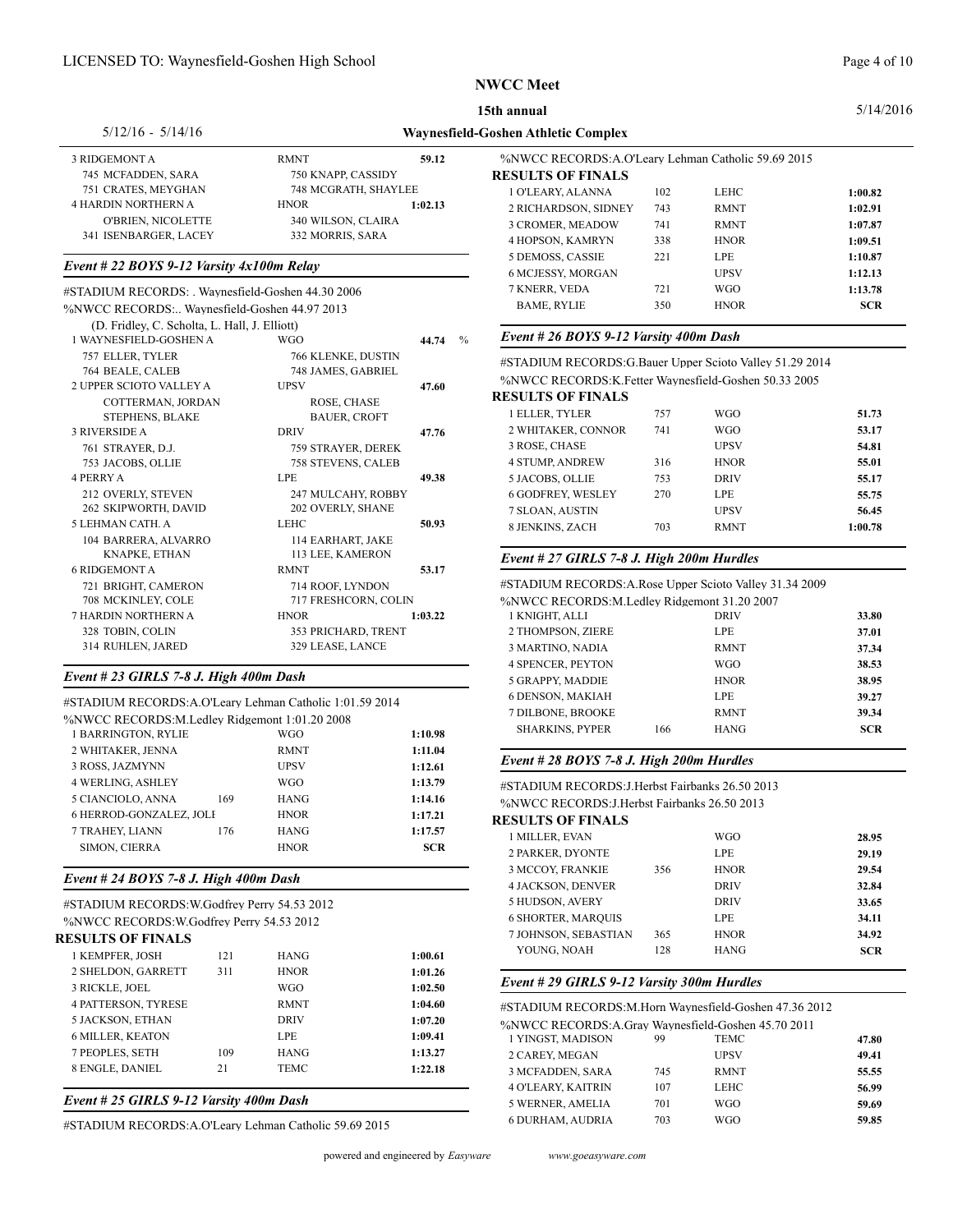#### 5/14/2016

#### **Waynesfield-Goshen Athletic Complex** 5/12/16 - 5/14/16 PLANK, ASHLEY 706 DRIV **1:00.28** ISENBARGER, LACEY 341 HNOR **1:03.88**

# *Event # 30 BOYS 9-12 Varsity 300m Hurdles*

| #STADIUM RECORDS: P. Gibson Fairbanks 40.11 2013 |     |             |       |              |  |  |  |
|--------------------------------------------------|-----|-------------|-------|--------------|--|--|--|
| %NWCC RECORDS: P.Gibson Fairbanks 40.11 2013     |     | 1 BAME      |       |              |  |  |  |
| <b>RESULTS OF FINALS</b>                         |     |             |       | 2 HIPSH      |  |  |  |
| 1 JORDAN-LARUE, ARIC                             |     | <b>UPSV</b> | 42.61 | 3 SCHM       |  |  |  |
| 2 WATTS, BRADLEE                                 | 304 | <b>HNOR</b> | 43.08 | 4 GODFI      |  |  |  |
| 3 WORSHAM, CAMERON                               | 1   | <b>TEMC</b> | 43.90 | 5 MILLE      |  |  |  |
| <b>4 SALINAS, JORGE</b>                          | 710 | <b>RMNT</b> | 46.05 | 6 ELLER      |  |  |  |
| <b>5 DANNER, AARON</b>                           | 750 | <b>WGO</b>  | 46.80 | 7 LONG.      |  |  |  |
| <b>6 HERSHBERGER, RYAN</b>                       | 744 | <b>WGO</b>  | 47.27 | 8 JENKI      |  |  |  |
| 7 HAIRSTON, JOHN                                 | 229 | <b>LPE</b>  | 49.28 | 9 SHELL      |  |  |  |
| 8 OGLESBEE, DREW                                 |     | <b>UPSV</b> | 49.67 | 10 DELEO     |  |  |  |
|                                                  |     |             |       | . . <b>.</b> |  |  |  |

# *Event # 31 GIRLS 7-8 J. High 800m Run*

|                                                     |     |             |                   | 13 HUUHES, SPENCER                                    | 70V         | <b>DKIV</b> | 4.51.04    |
|-----------------------------------------------------|-----|-------------|-------------------|-------------------------------------------------------|-------------|-------------|------------|
| #STADIUM RECORDS: B. Christman Botkins 2:42.00 2009 |     |             | 14 STRAYER, KALEB | 773                                                   | <b>DRIV</b> | 2:57.96     |            |
| %NWCC RECORDS: R. Jeffers Ridgemont 2:37.39 2005    |     |             |                   | <b>MARLING, WADE</b>                                  | 701         | <b>RMNT</b> | <b>SCR</b> |
| 1 BEJARANO, FRANKI                                  |     | <b>HNOR</b> | 2:57.31           | WILLIAMS, ALEC                                        | 248         | LPE         | <b>SCR</b> |
| 2 SIMON, CIERRA                                     |     | <b>HNOR</b> | 3:01.34           |                                                       |             |             |            |
| 3 BARRINGTON, RYLIE                                 |     | <b>WGO</b>  | 3:06.87           | Event # 35 GIRLS 7-8 J. High $200m$ Dash              |             |             |            |
| <b>4 HAYES, GRACIE</b>                              |     | <b>WGO</b>  | 3:23.03           |                                                       |             |             |            |
| LOWERY, CAMI                                        |     | <b>RMNT</b> | <b>SCR</b>        | #STADIUM RECORDS:A.O'Leary Lehman Catholic 26.69 2014 |             |             |            |
| MEDDLES, BROOKLYN                                   |     | <b>RMNT</b> | <b>SCR</b>        | %NWCC RECORDS:A.O'Leary Lehman Catholic 26.69 2014    |             |             |            |
| RATERMANN, SOPHIE                                   | 177 | <b>HANG</b> | <b>SCR</b>        | <b>RESULTS OF FINALS</b>                              |             |             |            |
| VAZQUEZ, PAOLA                                      | 161 | <b>HANG</b> | <b>SCR</b>        | 1 MAGOTEAUX, LINDSEY                                  | 170         | <b>HANG</b> | 27.98      |
|                                                     |     |             |                   |                                                       |             |             |            |

# *Event # 32 BOYS 7-8 J. High 800m Run*

## #STADIUM RECORDS:W.Godfrey Perry 2:14.53 2012 %NWCC RECORDS:W.Godfrey Perry 2:14.53 2012

| 1 MOUSER, ETHAN<br>2 COOPER, ELI<br>3 MCDONALD, MATTHEW       | 373<br>127 | <b>RMNT</b><br><b>HNOR</b><br><b>HANG</b> | 2:23.29<br>2:33.11<br>2:35.28 | 0 NEF, AINUELA<br>7 ELLIOTT, JORDAN<br>HEALEY, SEMIRA                                                                          |                   | IVIII I<br><b>UPSV</b><br>LPE             | 31.YZ<br>31.95<br><b>SCR</b> |
|---------------------------------------------------------------|------------|-------------------------------------------|-------------------------------|--------------------------------------------------------------------------------------------------------------------------------|-------------------|-------------------------------------------|------------------------------|
| 4 ZUMBERGER, JOHN<br>5 THOMPSON, EVAN                         |            | <b>DRIV</b><br>UPSV                       | 2:37.15<br>2:37.68            | Event # 36 BOYS 7-8 J. High $200m$ Dash                                                                                        |                   |                                           |                              |
| <b>6 CURLIS, JAYCE</b><br>7 MCIVER, LANDON<br>8 CARNES, DYLON | 352<br>107 | <b>HNOR</b><br><b>HANG</b><br><b>DRIV</b> | 2:47.90<br>2:49.15<br>2:49.71 | #STADIUM RECORDS: C. Stevens Riverside 23.27 2014<br>%NWCC RECORDS: C Stevens Riverside 23.27 2014<br><b>RESULTS OF FINALS</b> |                   |                                           |                              |
| 9 WATERS, LINCOLN<br>10 JAMES, CARSON<br>11 MILLER-, EVAN     | 33         | <b>TEMC</b><br><b>RMNT</b><br><b>WGO</b>  | 2:58.18<br>3:07.86<br>3:15.33 | 1 IVEY, DREW<br>2 SHELDON, GARRETT<br>3 WETHERILL, OWEN                                                                        | 126<br>311<br>366 | <b>HANG</b><br><b>HNOR</b><br><b>HNOR</b> | 26.56<br>26.76<br>26.98      |

# *Event # 33 GIRLS 9-12 Varsity 800m Run*

|--|

| 7 JAUNSUN, DEN        |            |             |     | %NWCC RECORDS:K.Kite Riverside 2:28.26 2009 |
|-----------------------|------------|-------------|-----|---------------------------------------------|
| <b>BROWN, MARC</b>    | 2:37.63    | <b>WGO</b>  | 713 | 1 BARRINGTON, BAILIE                        |
|                       | 2:52.55    | LEHC        | 123 | 2 SCHMIESING, MARIA                         |
| Event #37 GIRL        | 2:59.38    | <b>RMNT</b> | 753 | 3 HOWLAND, PRISCILLA                        |
| #STADIUM RECO         | 3:01.10    | <b>RMNT</b> | 746 | <b>4 JENKINS, FAITH</b>                     |
| %NWCC RECORI          | 3:02.52    | <b>HNOR</b> | 340 | 5 WILSON, CLAIRA                            |
| <b>RESULTS OF FIL</b> | 3:06.42    | <b>TEMC</b> | 55  | 6 HUANG, LUCY                               |
| 1 O'LEARY, ALAN       | 3:12.17    | <b>DRIV</b> | 705 | 7 BOYER, DARIAN                             |
| 2 RICHARDSON.         | 3:17.77    | <b>UPSV</b> |     | 8 ROWE, SHELBY                              |
| 3 YINGST, MADIS       | 3:31.77    | <b>UPSV</b> |     | 9 LOGAN, ALLISON                            |
| 4 CAREY, MEGAN        | 3:36.63    | <b>DRIV</b> | 703 | 10 BOWMAN, MADDIE                           |
| 5 MCMILLION, CA       | 3:38.92    | <b>TEMC</b> | 19  | <b>11 CHUENJITSIRI, GREAT</b>               |
|                       | <b>SCR</b> | <b>WGO</b>  | 707 | <b>BRADEN, MAKENZIE</b>                     |
|                       |            |             |     |                                             |

| ROTH, ALANNA                                       | 342 | <b>HNOR</b> | <b>SCR</b> |  |  |  |  |
|----------------------------------------------------|-----|-------------|------------|--|--|--|--|
| Event # 34 BOYS 9-12 Varsity 800m Run              |     |             |            |  |  |  |  |
| #STADIUM RECORDS: B. Hutson Fairbanks 1:59.43 2013 |     |             |            |  |  |  |  |
| %NWCC RECORDS:B.Hutson Fairbanks 1:59.43 2013      |     |             |            |  |  |  |  |
| 1 BAME, NICHOLAS                                   | 311 | <b>HNOR</b> | 2:04.49    |  |  |  |  |
| 2 HIPSHER, BRADY                                   |     | <b>UPSV</b> | 2:07.49    |  |  |  |  |
| 3 SCHMIESING, JACOB                                | 109 | <b>LEHC</b> | 2:13.99    |  |  |  |  |
| <b>4 GODFREY, WESLEY</b>                           | 270 | <b>LPE</b>  | 2:14.77    |  |  |  |  |
| 5 MILLER, LEVI                                     | 742 | <b>WGO</b>  | 2:17.99    |  |  |  |  |
| <b>6 ELLER, WESLEY</b>                             | 743 | <b>WGO</b>  | 2:23.39    |  |  |  |  |
| 7 LONG, WYATT                                      | 103 | <b>LEHC</b> | 2:25.92    |  |  |  |  |
| 8 JENKINS, ZACH                                    | 703 | <b>RMNT</b> | 2:27.14    |  |  |  |  |
| 9 SHELDON, GABE                                    | 304 | <b>HNOR</b> | 2:28.39    |  |  |  |  |
| 10 DELEON, ETHAN                                   | 50  | <b>TEMC</b> | 2:31.67    |  |  |  |  |
| 11 MULLINS, KENDALL                                |     | <b>UPSV</b> | 2:37.21    |  |  |  |  |
| 12 ORTIZ VARGAS, DAVID                             | 10  | <b>TEMC</b> | 2:46.99    |  |  |  |  |
| 13 HUGHES, SPENCER                                 | 760 | <b>DRIV</b> | 2:51.64    |  |  |  |  |
| <b>14 STRAYER, KALEB</b>                           | 773 | <b>DRIV</b> | 2:57.96    |  |  |  |  |
| <b>MARLING, WADE</b>                               | 701 | <b>RMNT</b> | <b>SCR</b> |  |  |  |  |
| WILLIAMS, ALEC                                     | 248 | <b>LPE</b>  | <b>SCR</b> |  |  |  |  |

| 1 MAGOTEAUX, LINDSEY      | 170 | <b>HANG</b> | 27.98      |
|---------------------------|-----|-------------|------------|
| <b>2 DEXTER. NOELLE</b>   | 178 | <b>HANG</b> | 29.31      |
| 3 GRINDELL, AUDREY        |     | <b>HNOR</b> | 29.84      |
| <b>4 KLINGLER, KINSIE</b> |     | <b>UPSV</b> | 30.95      |
| 5 MANAHAN, MACIE          |     | <b>DRIV</b> | 30.97      |
| 6 KEP, ANGELA             |     | <b>RMNT</b> | 31.92      |
| 7 ELLIOTT. JORDAN         |     | UPSV        | 31.95      |
| <b>HEALEY, SEMIRA</b>     |     | LPE.        | <b>SCR</b> |
|                           |     |             |            |

# *Event # 36 BOYS 7-8 J. High 200m Dash*

| 1 IVEY, DREW             | 126 | <b>HANG</b> | 26.56      |
|--------------------------|-----|-------------|------------|
| 2 SHELDON, GARRETT       | 311 | <b>HNOR</b> | 26.76      |
| <b>3 WETHERILL, OWEN</b> | 366 | <b>HNOR</b> | 26.98      |
| <b>4 RICKLE, JOEL</b>    |     | WGO         | 27.07      |
| 5 PATTERSON, TYRESE      |     | <b>RMNT</b> | 27.38      |
| 6 GODWIN, LEVI           |     | <b>DRIV</b> | 27.48      |
| <b>7 JACKSON, DENVER</b> |     | <b>DRIV</b> | 30.21      |
| <b>BROWN, MARCUS</b>     |     | LPE.        | <b>SCR</b> |
|                          |     |             |            |

### *Event # 37 GIRLS 9-12 Varsity 200m Dash*

#STADIUM RECORDS:B.Holbrook Upper Scioto Valley 25.97 2015 %NWCC RECORDS:B.Holbrook Upper Scioto Valley 25.97 2015

### **RESULTS OF FINALS**

| 1 O'LEARY. ALANNA          | 102 | <b>LEHC</b> | 26.23 |
|----------------------------|-----|-------------|-------|
| 2 RICHARDSON, SIDNEY       | 743 | <b>RMNT</b> | 26.59 |
| 3 YINGST, MADISON          | 99  | <b>TEMC</b> | 27.03 |
| <b>4 CAREY, MEGAN</b>      |     | <b>UPSV</b> | 28.07 |
| 5 MCMILLION, CATHERINE 339 |     | <b>HNOR</b> | 29.41 |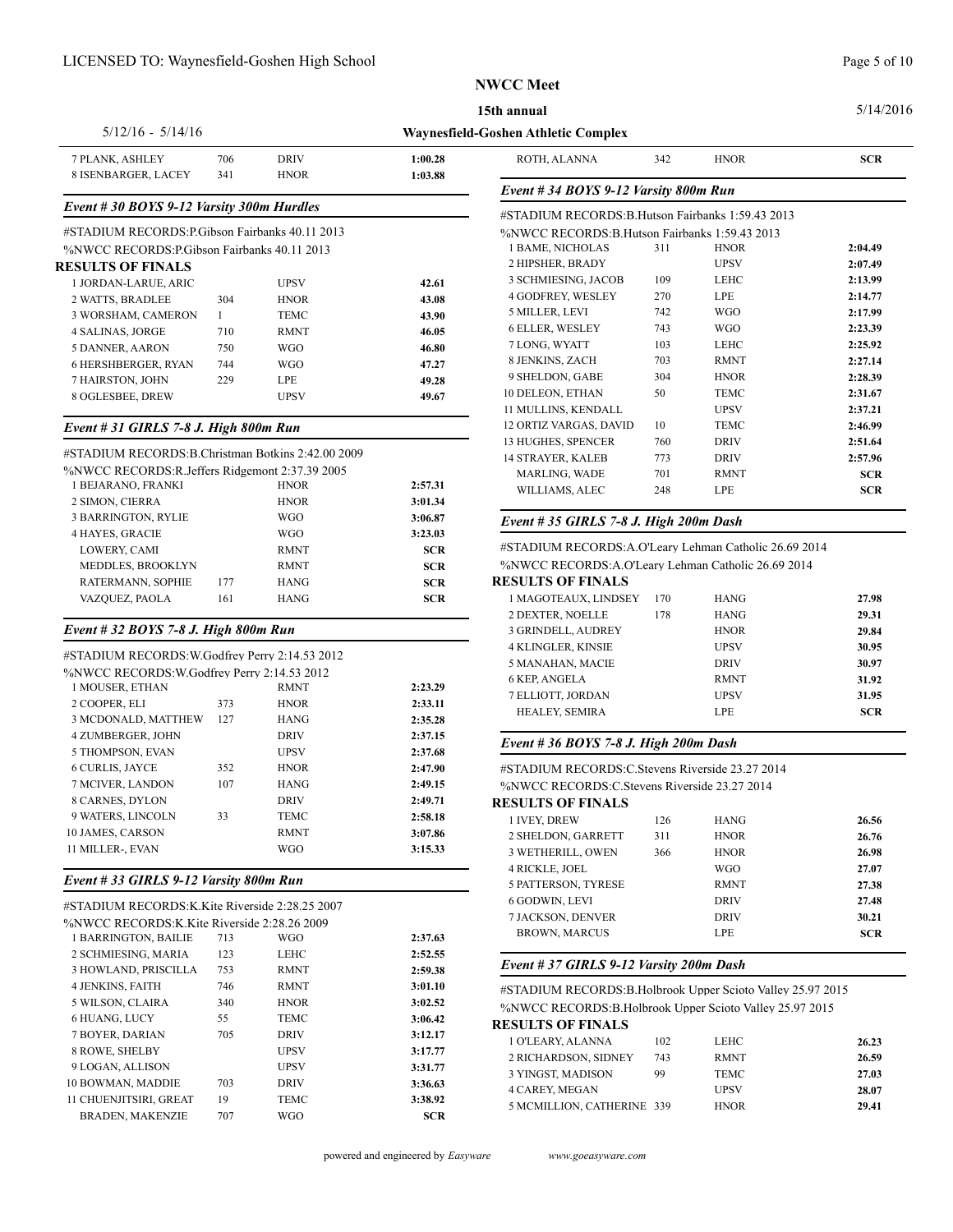**Waynesfield-Goshen Athletic Complex 15th annual**

| $5/12/16 - 5/14/16$     |     |             |       | Waynesfield-Goshen Athletic Complex       |
|-------------------------|-----|-------------|-------|-------------------------------------------|
| <b>6 CROMER, MEADOW</b> | 741 | <b>RMNT</b> | 29.60 |                                           |
| 7 BAME, RYLIE           | 350 | HNOR        | 30.18 | Event #42 BOYS 7-8 J. High $4x400m$ Relay |
| 8 HENNON, JADELYN       | 709 | WGO         | 30.19 |                                           |

# *Event # 38 BOYS 9-12 Varsity 200m Dash*

#STADIUM RECORDS:J.Horn Waynesfield-Goshen 22.31 2006

%NWCC RECORDS:J.Horn Waynesfield-Goshen 22.31 2006

| <b>RESULTS OF FINALS</b>  |     |             |            | 107 MCIVER, L         |
|---------------------------|-----|-------------|------------|-----------------------|
| 1 ELLER, TYLER            | 757 | <b>WGO</b>  | 22.87      | 2 RIVERSIDE A         |
| 2 JAMES, GABRIEL          | 748 | <b>WGO</b>  | 23.05      | <b>BURROWS</b>        |
| <b>3 STEVENS, CALEB</b>   | 758 | <b>DRIV</b> | 23.08      | LONG, KAI             |
| <b>4 STUMP, ANDREW</b>    | 316 | <b>HNOR</b> | 24.03      | <b>3 HARDIN NORTH</b> |
| 5 BAUER, CROFT            |     | <b>UPSV</b> | 24.38      | 360 MUNDY, A!         |
| <b>6 BARRERA, ALVARRO</b> | 104 | LEHC        | 24.54      | 359 WILSON, L         |
| <b>SLOAN, AUSTIN</b>      |     | <b>UPSV</b> |            | <b>4 WAYNESFIELD-</b> |
|                           |     |             | <b>SCR</b> | <b>SCHNEIDE</b>       |
| WORSHAM, CAMERON          |     | TEMC        | <b>SCR</b> | <b>LITTLE TV</b>      |

# *Event # 39 GIRLS 9-12 Varsity 3200m Run*

### #STADIUM RECORDS:C.Barnes Lima Bath 12:22.09 2016

| %NWCC RECORDS: J.Zimmerman Lehman Catholic 12:22.15 2014 |     |             |          | % NWCC  |
|----------------------------------------------------------|-----|-------------|----------|---------|
| 1 COOK, KAYLYNN                                          | 333 | <b>HNOR</b> | 13:30.09 | (G.     |
| 2 TEAGUE, EMILY                                          | 704 | <b>DRIV</b> | 13:56.67 | 1 WAYN  |
| 3 FLOOD, THERESA                                         | 103 | LEHC        | 14:15.14 | 721 K   |
| 4 CASE, JONELL                                           | 708 | WGO         | 14:21.46 | 719 V   |
| <b>5 BRADEN, MAKENZIE</b>                                | 707 | WGO         | 14:36.09 | 2 HARD  |
| <b>6 DEMOSS, CASSIE</b>                                  | 221 | <b>LPE</b>  | 14:43.24 | 339 M   |
| 7 CARL, HEIDI                                            |     | <b>UPSV</b> | 14:57.71 | 342 R   |
| 8 ROEDER, JOURNEE                                        | 742 | <b>RMNT</b> | 16:11.57 | 3 RIDGE |
| 9 STACKLIN, RACHEL                                       | 756 | <b>RMNT</b> | 17:03.78 | 750 K   |
|                                                          |     |             |          |         |

# *Event # 40 BOYS 9-12 Varsity 3200m Run*

#STADIUM RECORDS:J.Fuller Lehman Catholic 10:07.31 2014 %NWCC RECORDS:J.Fuller Lehman Catholic 10:07.31 2014

| 2 UH LIV JUD I U      |            |             |     | 7018 W CC TVECORD 3.J.I UHUI LUIIIIAII CAUIOIIU TV.V7.JT 2014 |
|-----------------------|------------|-------------|-----|---------------------------------------------------------------|
| MCJESSY, I            | 11:19.97   | <b>HNOR</b> | 311 | 1 BAME, NICHOLAS                                              |
| <b>SHIRK, TES</b>     | 11:31.22   | <b>WGO</b>  | 747 | 2 HAYES, STEPHEN                                              |
|                       | 11:45.65   | <b>HNOR</b> | 315 | 3 LAMB, BRADY                                                 |
| Event #44 BOY.        | 12:00.65   | <b>WGO</b>  | 749 | <b>4 CARMEAN, DAWSON</b>                                      |
| #STADIUM RECO         | 12:01.50   | <b>DRIV</b> | 764 | 5 WILLIAMS, ETHAN                                             |
|                       | 12:16.72   | LEHC        | 101 | 6 WINHOVEN, ISAIAH                                            |
| % NWCC RECOR          | <b>SCR</b> | <b>UPSV</b> |     | <b>JORDAN-LARUE, ARIC</b>                                     |
| (P. Gibson, H         | <b>SCR</b> | <b>UPSV</b> |     | <b>HIPSHER, BRADY</b>                                         |
| <b>1 UPPER SCIOTO</b> | <b>SCR</b> | TEMC        | 18  | WARD, SETH                                                    |
| <b>BAUER, CR</b>      |            |             |     |                                                               |

# *Event # 41 GIRLS 7-8 J. High 4x400m Relay*

| # STADIUM RECORDS: Lima CC 4:41.36 2014<br>%NWCC RECORDS: Wavnesfield-Goshen 4:41.40 2002<br>(K. Knowlton, L. Wireman, B. Lament, Jo. Hennon)<br>1 HARDIN NORTHERN A<br>HERROD-GONZALEZ, J<br><b>SIMON, CIERRA</b><br>2 WAYNESFIELD-GOSHEN A<br><b>WERLING, ASHLEY</b><br>VALENTI, CLAIRE | <b>HNOR</b><br>COOK, MAKAILEY<br><b>WGO</b><br><b>FLINN, MADDIE</b><br><b>MEEKS, JEANIE</b>                         | 5:17.67<br>BEJARANO, FRANKI<br>5:24.72 | 270 GODFREY,<br>248 WILLIAMS<br><b>3 LEHMAN CATH</b><br>114 EARHART,<br>109 SCHMIESIN<br><b>4 HARDIN NORTH</b><br>304 SHELDON.<br>302 ADAMS, NI<br><b>5 WAYNESFIELD-</b> |
|-------------------------------------------------------------------------------------------------------------------------------------------------------------------------------------------------------------------------------------------------------------------------------------------|---------------------------------------------------------------------------------------------------------------------|----------------------------------------|--------------------------------------------------------------------------------------------------------------------------------------------------------------------------|
| 3 RIDGEMONT A<br>LOWERY, CAMI<br><b>DILBONE, BROOKE</b><br><b>HOLY ANGELS A</b><br>174 MCIVER, RYLIE<br>160 BORNHORST, EMILY                                                                                                                                                              | <b>RMNT</b><br>WHITAKER, JENNA<br><b>JOLLIFF, MADI</b><br><b>HANG</b><br>173 RINDLER, CARIANNE<br>176 TRAHEY, LIANN | 5:28.55<br><b>SCR</b>                  | 743 ELLER, WE<br>755 WICKER, Z<br><b>6 RIDGEMONT A</b><br>703 JENKINS, Z<br>714 ROOF, LYN                                                                                |
|                                                                                                                                                                                                                                                                                           |                                                                                                                     |                                        |                                                                                                                                                                          |

| # STADIUM RECORDS: Perry 3:53.48 2012        |                      |                       |  |
|----------------------------------------------|----------------------|-----------------------|--|
| % NWCC RECORDS: Perry 3:53.48 2012           |                      |                       |  |
| (B. Neal, W. Godfrey, J. Moore, Lane-Harvey) |                      |                       |  |
| 1 HOLY ANGELS A                              | <b>HANG</b>          | 4:24.91               |  |
| 121 KEMPFER, JOSH                            |                      | 103 GOETTEMOELLER. C  |  |
| 107 MCIVER, LANDON                           |                      | 127 MCDONALD, MATTHEW |  |
| 2 RIVERSIDE A                                | <b>DRIV</b>          | 4:32.60               |  |
| <b>BURROWS, ETHAN</b>                        |                      | COTTERMAN, DARRICK    |  |
| LONG, KALE                                   |                      | ZUMBERGER, JOHN       |  |
| 3 HARDIN NORTHERN A                          | <b>HNOR</b>          | 4:37.31               |  |
| 360 MUNDY, AYDEN                             | 366 WETHERILL, OWEN  |                       |  |
| 359 WILSON, LUKE                             | 307 STEWART, ALEX    |                       |  |
| <b>4 WAYNESFIELD-GOSHEN A</b>                | <b>WGO</b>           | 5:19.34               |  |
| <b>SCHNEIDER, GAVIN</b>                      | <b>MILLER-, EVAN</b> |                       |  |
| LITTLE, TYE                                  | <b>GREIWE, KYLE</b>  |                       |  |
|                                              |                      |                       |  |

#### *Event # 43 GIRLS 9-12 Varsity 4x400m Relay*

| #STADIUM RECORDS: . Allen East 4:17.94 2014  |                     |                        |
|----------------------------------------------|---------------------|------------------------|
| % NWCC RECORDS: Fairbanks 4:25.12 2013       |                     |                        |
| (G. Burchett, M. Conley, K. Burns, K. Short) |                     |                        |
| 1 WAYNESFIELD-GOSHEN A                       | WGO.                | 4:42.15                |
| 721 KNERR, VEDA                              | 709 HENNON, JADELYN |                        |
| 719 VALENTI, KILEY                           |                     | 713 BARRINGTON, BAILIE |
| <b>2 HARDIN NORTHERN A</b>                   | <b>HNOR</b>         | 4:43.38                |
| 339 MCMILLION, C                             | 350 BAME, RYLIE     |                        |
| 342 ROTH, ALANNA                             | 338 HOPSON, KAMRYN  |                        |
| 3 RIDGEMONT A                                | <b>RMNT</b>         | 4:52.86                |
| 750 KNAPP, CASSIDY                           | 745 MCFADDEN, SARA  |                        |
| 748 MCGRATH, SHAYLEE                         |                     | 753 HOWLAND, PRISCILLA |
| 4 LEHMAN CATH. A                             | <b>LEHC</b>         | 4:58.23                |
| 105 GORMAN, OLIVIA                           |                     | 123 SCHMIESING, MARIA  |
| 106 EDWARDS, SAMANTHA                        |                     | O'LEARY, KAITRIN       |
| 5 UPPER SCIOTO VALLEY A                      | <b>UPSV</b>         | 5:03.50                |
| MCJESSY, MORGAN                              | CAREY, MEGAN        |                        |
| <b>SHIRK, TESSA</b>                          | CARL, HEIDI         |                        |

#### *Event # 44 BOYS 9-12 Varsity 4x400m Relay*

| #STADIUM RECORDS: . Bellefontaine 3:33.10 2015 |                     |                       |  |
|------------------------------------------------|---------------------|-----------------------|--|
| % NWCC RECORDS: Fairbanks 3:33.37 2013         |                     |                       |  |
| (P. Gibson, H. Dillon, T. Henry, T. Huffman)   |                     |                       |  |
| <b>1 UPPER SCIOTO VALLEY A</b>                 | <b>UPSV</b>         | 3:54.85               |  |
| <b>BAUER, CROFT</b>                            | ROSE, CHASE         |                       |  |
| <b>SLOAN, AUSTIN</b>                           |                     | COTTERMAN, JORDAN     |  |
| 2 PERRY A                                      | LPE                 | 3:59.48               |  |
| 270 GODFREY, WESLEY                            | 212 OVERLY, STEVEN  |                       |  |
| 248 WILLIAMS, ALEC                             | 202 OVERLY, SHANE   |                       |  |
| <b>3 LEHMAN CATH. A</b>                        | <b>LEHC</b>         | 4:02.75               |  |
| 114 EARHART, JAKE                              |                     | 115 SHERMAN, BRAIDEN  |  |
| 109 SCHMIESING, JACOB                          |                     | 105 VANDERHORST, ADAM |  |
| <b>4 HARDIN NORTHERN A</b>                     | <b>HNOR</b>         | 4:05.61               |  |
| 304 SHELDON, GABE                              | 313 BAME, OWEN      |                       |  |
| 302 ADAMS, NICK                                |                     | 323 WEIHRAUCH, SHAWN  |  |
| 5 WAYNESFIELD-GOSHEN A                         | <b>WGO</b>          | 4:18.14               |  |
| 743 ELLER, WESLEY                              | 742 MILLER, LEVI    |                       |  |
| 755 WICKER, ZANE                               | 766 KLENKE, DUSTIN  |                       |  |
| <b>6 RIDGEMONT A</b>                           | <b>RMNT</b>         | 4:20.84               |  |
| 703 JENKINS, ZACH                              | 707 DAVIS, ISAAC    |                       |  |
| 714 ROOF, LYNDON                               | 711 JOHNSON, DANIEL |                       |  |
|                                                |                     |                       |  |

5/14/2016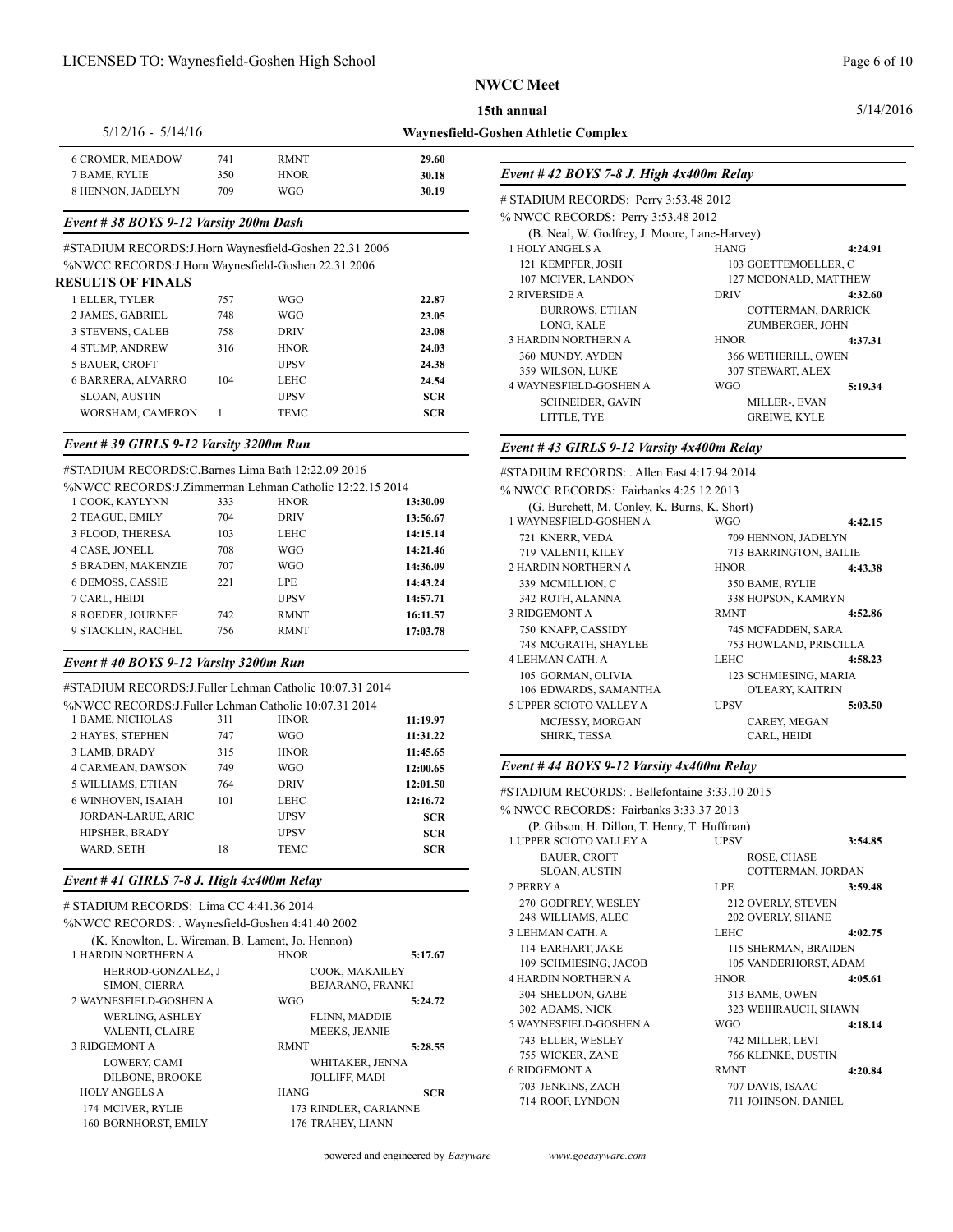#### 5/14/2016

5/12/16 - 5/14/16

**15th annual**

# **Waynesfield-Goshen Athletic Complex**

| 7 RIVERSIDE A      | DRIV                 | 4:21.34 | 6 SATTER   |
|--------------------|----------------------|---------|------------|
| 773 STRAYER, KALEB | 764 WILLIAMS, ETHAN  |         | 7 TOBIN, 0 |
| 772 KAUFFMAN, EVAN | 779 CAREY, ALEXANDER |         | 8 FRESHC   |

### *Event # 45 GIRLS 7-8 J. High Discus Throw*

| #STADIUM RECORDS:G.Homan Botkins 113'05.00" 2015 |     |             |           | 11 COLE, Al                       |
|--------------------------------------------------|-----|-------------|-----------|-----------------------------------|
| %NWCC RECORDS: S.Lingo Ridgemont 95'02.00" 2012  |     |             |           | 12 JACKSOI                        |
| 1 MANNS, AUTUMN                                  |     | <b>RMNT</b> | 92'11.00" | <b>13 KAUFFM</b><br><b>MALONE</b> |
| 2 JOLLIFF, MEKENZIE                              |     | <b>RMNT</b> | 69'09.00" |                                   |
| 3 MCCOY, ROSIE                                   |     | <b>HNOR</b> | 66'00.00" |                                   |
| 4 HIGH, CLAUDIA                                  |     | <b>WGO</b>  | 61'11.00" | Event #49                         |
| 5 FUNK, JENNA                                    |     | <b>WGO</b>  | 61'04.00" | #STADIUM                          |
| <b>6 CLAYTON, SAMANTHA</b>                       | 185 | <b>HANG</b> | 60'05.00" | %NWCC R                           |
| 7 MOORE, ALLISON                                 |     | <b>UPSV</b> | 60'04.00" | 1 SANFOR                          |
| 8 REX, SUSAN                                     |     | <b>LPE</b>  | 57'06.00" | 2 CIANCIC                         |
| 9 KING, ELLA                                     |     | <b>HNOR</b> | 54'01.00" | <b>3 HENDRI</b>                   |
| 10 FAWCETT, HANNAH                               | 171 | <b>HANG</b> | 44'01.00" | 4 GRAPPY.                         |
|                                                  |     |             |           |                                   |

# *Event # 46 BOYS 7-8 J. High Discus Throw*

#STADIUM RECORDS:J.Huber Waynesfield-Goshen 161'08.00" 2010 %NWCC RECORDS:J.Huber Waynesfield-Goshen 141'00.00" 2010

|     | <b>WGO</b>  | 120'09.00" |                         |     |                      |                                                                                                                                                                                                  |
|-----|-------------|------------|-------------------------|-----|----------------------|--------------------------------------------------------------------------------------------------------------------------------------------------------------------------------------------------|
| 310 | <b>HNOR</b> | 111'11.00" |                         |     |                      |                                                                                                                                                                                                  |
|     | <b>WGO</b>  | 103'04.00" |                         |     |                      |                                                                                                                                                                                                  |
|     | <b>UPSV</b> | 103'03.00" |                         |     | DRIV                 | 5'06.00"                                                                                                                                                                                         |
|     | <b>DRIV</b> | 101'08.00" | 2 MCCOY, FRANKIE        | 356 | <b>HNOR</b>          | 5'02.00"                                                                                                                                                                                         |
|     | <b>UPSV</b> | 98'11.00"  | 3 COOPER. ELI           | 373 | <b>HNOR</b>          | 5'02.00"                                                                                                                                                                                         |
| 374 | <b>HNOR</b> | 95'01.00"  | <b>4 JAMES, CARSON</b>  |     | <b>RMNT</b>          | 4'04.00"                                                                                                                                                                                         |
|     | <b>RMNT</b> | 74'09.00"  | <b>5 BURDEN, PEYTON</b> |     | <b>WGO</b>           | 4'02.00"                                                                                                                                                                                         |
|     | <b>DRIV</b> | 46'10.00"  | <b>6 POPE, TANNER</b>   |     | <b>DRIV</b>          | 4'00.00"                                                                                                                                                                                         |
|     | UPSV        | 35'07.00"  | KNAPKE, GABE            | 123 | <b>HANG</b>          | <b>SCR</b>                                                                                                                                                                                       |
| 122 | <b>HANG</b> | <b>SCR</b> |                         |     |                      |                                                                                                                                                                                                  |
| 109 | <b>HANG</b> | <b>SCR</b> |                         |     |                      |                                                                                                                                                                                                  |
|     |             |            |                         |     | 1 COTTERMAN, DARRICK | Event $\#$ 30 BOYS /-8 J. High High Jump<br>#STADIUM RECORDS:D.Lament Waynesfield-Goshen 5'08.50" 2012<br>%NWCC RECORDS: O. Woods Perry 5'08.00" 2009<br>Event # 51 GIRLS 9-12 Varsity High Jump |

# *Event # 47 GIRLS 9-12 Varsity Discus Throw*

# #STADIUM RECORDS:K.Booth Fairbanks 132'11.00" 2008

| %NWCC RECORDS:A.Carter Riverside 142'02.00" 2010 |     |             |            | 2 HINDS, CAITLIN                                               | 716 | <b>WGO</b>   | 4'08.00 |
|--------------------------------------------------|-----|-------------|------------|----------------------------------------------------------------|-----|--------------|---------|
| 1 MCCOY, SELENA                                  | 352 | <b>HNOR</b> | 99'08.00"  | 3 MEEKS, AUDRA                                                 | 712 | <b>WGO</b>   | 4'06.00 |
| 2 SPENCER, SAVANNA                               | 731 | <b>WGO</b>  | 95'08.00"  | <b>4 ROEDER, JOURNEE</b>                                       | 742 | <b>RMNT</b>  | 4'04.00 |
| 3 CROCKETT, E' NAUTICA                           | 275 | LPE         | 91'03.00"  | 5 MCJESSY, MORGAN                                              |     | <b>UPSV</b>  | 4'02.00 |
| 4 WISEMAN, MADELYN                               | 122 | LEHC        | 86'07.00"  | <b>6 CANNON, NYLA</b>                                          | 276 | LPE          | 4'02.00 |
| 5 MILLIRANS, JULIA                               | 730 | <b>WGO</b>  | 85'03.00"  | CRAWFORD, MADELYN                                              | 14  | <b>TEMC</b>  | N       |
| <b>6 MOORE, KATHERINE</b>                        |     | <b>UPSV</b> | 84'09.00"  |                                                                |     |              |         |
| 7 BROWN, CRYSTAL                                 |     | <b>UPSV</b> | 83'05.00"  | Event # 52 BOYS 9-12 Varsity High Jump                         |     |              |         |
| 8 PATTERSON, ESTHER                              | 760 | <b>RMNT</b> | 83'01.00"  |                                                                |     |              |         |
| 9 REID. JAYLEE                                   | 714 | <b>DRIV</b> | 54'11.00"  | #STADIUM RECORDS:G.Horn Wavnesfield-Goshen 6'07.25" 2008       |     |              |         |
| <b>10 NEELEY, SAMANTHA</b>                       | 716 | <b>DRIV</b> | 42'05.00"  | %NWCC RECORDS: G.Horn/Lament Wavnesfield-Goshen 6'04.00" 2008/ |     |              |         |
| <b>COX. KENZIE</b>                               | 278 | <b>LPE</b>  | <b>SCR</b> | 1 LEE, KAMERON                                                 | 113 | LEHC         | 5'09.00 |
| HOWLAND, PRISCILLA                               | 753 | <b>RMNT</b> | <b>SCR</b> | 2 SHURELDS, ETHAN                                              | 228 | LPE          | 5'08.00 |
|                                                  |     |             |            | $2$ DAMED A ADOM                                               | 750 | $\mathbf{u}$ | EIGO GO |

### *Event # 48 BOYS 9-12 Varsity Discus Throw*

#STADIUM RECORDS:D.Vogt Columbus Grove 168'07.00" 2010

%NWCC RECORDS:G.Wilcox Waynesfield-Goshen 161'00.00" 2014

| 1 LAMENT, DREW    | 765 | <b>WGO</b> | 151'05.00" |                                                          |           |
|-------------------|-----|------------|------------|----------------------------------------------------------|-----------|
| 2 DOTSON, TREVOR  |     | UPSV       | 134'01.00" | Event $# 53$ GIRLS 7-8 J. High Long Jump                 |           |
| 3 SCHEMMEL, JOE   | 106 | LEHC       | 122'03.00" |                                                          |           |
| 4 SPENCER, CADEN  | 774 | <b>WGO</b> | 119'06.00" | #STADIUM RECORDS: S. Richardson Ridgemont 15'05.50" 2014 |           |
| 5 ROLLINS, ASHTYN |     | JPSV       | 110'11.00" | %NWCC RECORDS:S.Richardson Ridgemont 15'05.50" 2014      |           |
|                   |     |            |            | 1 CARE EMILY<br>$\mathbf{W}\cap\mathbf{C}$               | 1210C 001 |

| <b>6 SATTERFIELD, MATTHEW 258</b> |     | LPE.        | 105'06.00" |
|-----------------------------------|-----|-------------|------------|
| 7 TOBIN, COLIN                    | 328 | <b>HNOR</b> | 104'06.00" |
| <b>8 FRESHCORN, ANDREW</b>        | 730 | <b>RMNT</b> | 96'04.00"  |
| 9 LEASE, LANCE                    | 329 | <b>HNOR</b> | 90'01.00"  |
| 10 CAREY, ALEXANDER               | 779 | <b>DRIV</b> | 89'00.00"  |
| 11 COLE, ALLOYIUS                 | 271 | LPE.        | 86'01.00"  |
| 12 JACKSON, L.J.                  | 724 | <b>RMNT</b> | 73'07.00"  |
| <b>13 KAUFFMAN, EVAN</b>          | 772 | <b>DRIV</b> | 66'03.00"  |
| <b>MALONE, CLAYTON</b>            | 102 | LEHC        | <b>SCR</b> |
|                                   |     |             |            |

### *Event # 49 GIRLS 7-8 J. High High Jump*

| #STADIUM RECORDS:E.Kinkley Holary Rosary 4'10.00" 2011 |             |          |
|--------------------------------------------------------|-------------|----------|
| %NWCC RECORDS:R.Jeffers Ridgemont 5'00.00" 2005        |             |          |
| 1 SANFORD, LAURYN                                      | <b>DRIV</b> | 4'06.00" |
| 2 CIANCIOLO, ANNA<br>169                               | <b>HANG</b> | 4'02.00" |
| 3 HENDRICKSON, HANNAH                                  | WGO         | 3'10.00" |
| <b>4 GRAPPY, MADDIE</b>                                | <b>HNOR</b> | 3'10.00" |
| 5 ELLIOTT, JORDAN                                      | <b>UPSV</b> | 3'10.00" |
| <b>6 CASE, LAURYN</b>                                  | <b>WGO</b>  | 3'06.00" |
| 6 PARTHEMORE, MAKYNNA                                  | <b>RMNT</b> | 3'06.00" |

# *Event # 50 BOYS 7-8 J. High High Jump*

| %NWCC RECORDS:O.Woods Perry 5'08.00" 2009 |     |             |            |
|-------------------------------------------|-----|-------------|------------|
| 1 COTTERMAN, DARRICK                      |     | <b>DRIV</b> | 5'06.00"   |
| 2 MCCOY, FRANKIE                          | 356 | <b>HNOR</b> | 5'02.00"   |
| 3 COOPER, ELI                             | 373 | <b>HNOR</b> | 5'02.00"   |
| <b>4 JAMES, CARSON</b>                    |     | <b>RMNT</b> | 4'04.00"   |
| 5 BURDEN, PEYTON                          |     | WGO         | 4'02.00"   |
| <b>6 POPE, TANNER</b>                     |     | <b>DRIV</b> | 4'00.00"   |
| KNAPKE, GABE                              | 123 | <b>HANG</b> | <b>SCR</b> |
|                                           |     |             |            |

| #STADIUM RECORDS:D.Newell Carey 5'04.25" 2013          |     |             |          |  |  |  |  |
|--------------------------------------------------------|-----|-------------|----------|--|--|--|--|
| %NWCC RECORDS: I.Horn Waynesfield-Goshen 5'02.50" 2011 |     |             |          |  |  |  |  |
| 1 CROMER, MEADOW                                       | 741 | <b>RMNT</b> | 4'10.00" |  |  |  |  |
| 2 HINDS, CAITLIN                                       | 716 | WGO         | 4'08.00" |  |  |  |  |
| 3 MEEKS, AUDRA                                         | 712 | WGO         | 4'06.00" |  |  |  |  |
| <b>4 ROEDER. JOURNEE</b>                               | 742 | <b>RMNT</b> | 4'04.00" |  |  |  |  |
| 5 MCJESSY, MORGAN                                      |     | UPSV        | 4'02.00" |  |  |  |  |
| <b>6 CANNON, NYLA</b>                                  | 276 | LPE         | 4'02.00" |  |  |  |  |
| CRAWFORD, MADELYN                                      | 14  | TEMC        | NM.      |  |  |  |  |
|                                                        |     |             |          |  |  |  |  |

| %NWCC RECORDS: G.Horn/Lament Waynesfield-Goshen 6'04.00" 2008/2015 |     |             |          |
|--------------------------------------------------------------------|-----|-------------|----------|
| 1 LEE, KAMERON                                                     | 113 | LEHC        | 5'09.00" |
| 2 SHURELDS, ETHAN                                                  | 228 | LPE.        | 5'08.00" |
| <b>3 DANNER, AARON</b>                                             | 750 | WGO         | 5'08.00" |
| <b>4 WHITAKER, CONNOR</b>                                          | 741 | WGO         | 5'08.00" |
| 5 ROSE, CHASE                                                      |     | UPSV        | 5'08.00" |
| <b>6 WEIHRAUCH, SHAWN</b>                                          | 323 | <b>HNOR</b> | 5'04.00" |
| 7 CRAMER, GRANT                                                    |     | UPSV        | 5'00.00" |
|                                                                    |     |             |          |

| #STADIUM RECORDS: S. Richardson Ridgemont 15'05.50" 2014 |      |           |
|----------------------------------------------------------|------|-----------|
| %NWCC RECORDS: S. Richardson Ridgemont 15'05.50" 2014    |      |           |
| 1 CASE. EMILY                                            | WGO. | 13'06.00" |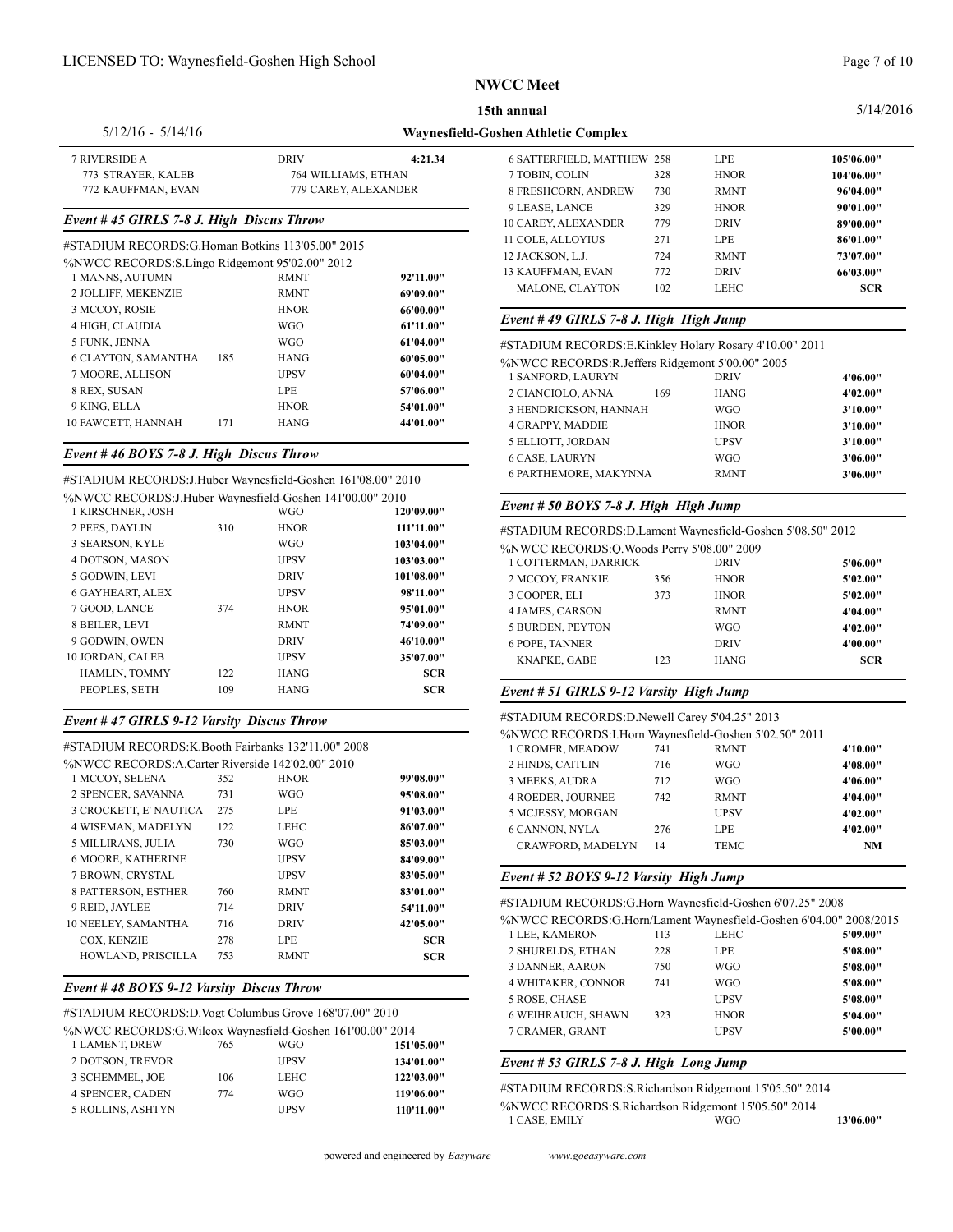**Waynesfield-Goshen Athletic Complex**

#### 5/14/2016

#### 5/12/16 - 5/14/16

| 2 KEP, ANGELA             |     | <b>RMNT</b> | 13'03.25" |                                                    |                               |
|---------------------------|-----|-------------|-----------|----------------------------------------------------|-------------------------------|
| 3 KELSEY, LEAH            |     | <b>DRIV</b> | 13'02.50" | Event # 57 GIRLS 7-8 J. High Shot Put              |                               |
| <b>4 GRINDELL, AUDREY</b> |     | <b>HNOR</b> | 13'00.00" |                                                    |                               |
| 5 MARTINO, NADIA          |     | <b>RMNT</b> | 12'10.00" | #STADIUM RECORDS: G.Homan Botkins 40'03.50" 2015   |                               |
| <b>6 FLOWERS, HANNAH</b>  |     | <b>HNOR</b> | 11'03.00" | %NWCC RECORDS:C.Brown Upper Scioto Valley 35'02.00 | <b>RMNT</b>                   |
| 7 MARTIN, HAILEY          |     | <b>UPSV</b> | 11'02.50" | 1 MANNS, AUTUMN<br>2 JOLLIFF, MEKENZIE             | <b>RMNT</b>                   |
| 8 SPENCER, PEYTON         |     | <b>WGO</b>  | 10'11.50" | 3 MCCOY, ROSIE                                     | <b>HNOR</b>                   |
| 9 RINDLER, CARIANNE       | 173 | <b>HANG</b> | 9'08.00"  | 1.777.777.773.71                                   | $\mathbf{u} \cdot \mathbf{v}$ |

### *Event # 54 BOYS 7-8 J. High Long Jump*

#### #STADIUM RECORDS:D.Fridley Waynesfield-Goshen 19'04.00" 2011 %NWCC RECORDS:D.Fridley Waynesfield-Goshen 19'05.00" 2011

| %NWCC RECORDS:D.FIIQIEV WAVIIESIIEIQ-GOSIIEII 19 05.00° 2011 |     |             |            | 0.1111,000111                                               |     | ⊷⊷          | 41 19.JU  |
|--------------------------------------------------------------|-----|-------------|------------|-------------------------------------------------------------|-----|-------------|-----------|
| 1 MCCOY, FRANKIE                                             | 356 | <b>HNOR</b> | 17'05.50"  | 9 FAWCETT, HANNAH                                           | 171 | <b>HANG</b> | 19'08.00" |
| 2 RICKLE, JOEL                                               |     | WGO         | 17'00.00"  | 10 SOUDER, HANNAH                                           |     | <b>HNOR</b> | 19'07.50" |
| 3 JACKSON, CHAZZ                                             |     | LPE         | 16'07.00"  |                                                             |     |             |           |
| 4 MOUSER, ETHAN                                              |     | <b>RMNT</b> | 15'10.00"  | Event # 58 BOYS 7-8 J. High Shot Put                        |     |             |           |
| 5 STEWART, ALEX                                              | 307 | <b>HNOR</b> | 14'06.00"  | #STADIUM RECORDS: J.Huber Wavnesfield-Goshen 44'10.50" 2010 |     |             |           |
| <b>6 SHORTER, MARQUIS</b>                                    |     | LPE         | 14'02.25"  |                                                             |     |             |           |
| 7 JACKSON, ETHAN                                             |     | <b>DRIV</b> | 14'01.50"  | %NWCC RECORDS: J. Huber Waynesfield-Goshen 44'10.50" 2010   |     |             |           |
| 8 WILCOX. BRYCE                                              |     | <b>UPSV</b> | 14'01.25"  | 1 KIRSCHNER, JOSH                                           |     | WGO.        | 39'11.75" |
| 9 ZUMBERGER, JOHN                                            |     | <b>DRIV</b> | 14'00.25"  | 2 DOTSON, MASON                                             |     | <b>UPSV</b> | 32'07.00" |
| 10 WATERS, LINCOLN                                           | 33  | TEMC        | 13'10.50"  | 3 PEES, DAYLIN                                              | 310 | <b>HNOR</b> | 32'06.00" |
| 11 MCIVER, LANDON                                            | 107 | <b>HANG</b> | 13'05.25"  | 4 GAYHEART, ALEX                                            |     | <b>UPSV</b> | 31'06.00" |
| 12 THOMPSON, EVAN                                            |     | <b>UPSV</b> | 13'00.50"  | 5 LITTLE, TYE                                               |     | <b>WGO</b>  | 30'09.50" |
| 13 JAMES, CARSON                                             |     | <b>RMNT</b> | 12'08.75"  | 6 GOOD, LANCE                                               | 374 | <b>HNOR</b> | 29'03.75" |
| ROCKE, NATHAN                                                | 131 | <b>HANG</b> | <b>SCR</b> | 7 WREN, JEFF                                                |     | <b>DRIV</b> | 26'10.50" |
|                                                              |     |             |            | 8 GIBSON, RYAN                                              | 131 | <b>HANG</b> | 26'10.25" |

### *Event # 55 GIRLS 9-12 Varsity Long Jump*

#STADIUM RECORDS:M.Bevington Parkway 17'00.25" 2008 %NWCC RECORDS:A.Gray Waynesfield-Goshen 17'07.50" 2011

| 7018 WCC KECOKD3.A.GIAV WAVIIESHEIG-GOSHEIL I / 07.50 Z011 |     |             |           | .                                                 |     |             |
|------------------------------------------------------------|-----|-------------|-----------|---------------------------------------------------|-----|-------------|
| 1 RICHARDSON, SIDNEY                                       | 743 | <b>RMNT</b> | 15'08.00" | 13 ENGLE, MICHAEL                                 | 52  | <b>TEMC</b> |
| 2 HINDS, CAITLIN                                           | 716 | <b>WGO</b>  | 14'08.00" | 14 VINCENT, DRAVEN                                |     | <b>DRIV</b> |
| 3 GORMAN, OLIVIA                                           | 105 | LEHC        | 14'00.25" |                                                   |     |             |
| <b>4 JENKINS, FAITH</b>                                    | 746 | <b>RMNT</b> | 13'10.50" | Event # 59 GIRLS 9-12 Varsity Shot Put            |     |             |
| 5 CRAWFORD, MADELYN                                        | 14  | <b>TEMC</b> | 13'10.25" |                                                   |     |             |
| <b>6 MEEKS, AUDRA</b>                                      | 712 | <b>WGO</b>  | 13'08.50" | #STADIUM RECORDS:O.Cummings Fairlawn 43'11.25" 20 |     |             |
| 7 HOLBROOK, MIRANDA                                        |     | <b>UPSV</b> | 13'02.00" | %NWCC RECORDS:A.Carter Riverside 39'10.50" 2009   |     |             |
| 8 MORRIS, SARA                                             | 332 | <b>HNOR</b> | 12'01.00" | 1 LEE. KASSIE                                     | 116 | LEHC        |
| 9 ELLIOT. CAITLYN                                          | 708 | <b>DRIV</b> | 10'11.75" | 2 CROCKETT, E' NAUTICA                            | 275 | LPE         |
|                                                            |     |             |           | 3 BROWN, CRYSTAL                                  |     | <b>UPSV</b> |
| 10 POWELL, JOSEPHINE                                       |     | <b>TEMC</b> | 10'03.50" | <b>4 MILLIRANS, JULIA</b>                         | 730 | <b>WGO</b>  |
| 11 HURLEY, MYA                                             | 719 | <b>DRIV</b> | 6'00.50"  |                                                   |     |             |
|                                                            |     |             |           | 5 WISEMAN, MADELYN                                | 122 | LEHC        |

#### *Event # 56 BOYS 9-12 Varsity Long Jump*

| #STADIUM RECORDS:G.Horn Waynesfield-Goshen 21'06.50" 2007 |     |             |           | 8 MCCOY, SELENA                                      | 352 | <b>HNOR</b> |  |
|-----------------------------------------------------------|-----|-------------|-----------|------------------------------------------------------|-----|-------------|--|
| %NWCC RECORDS:G.Horn Wavnesfield-Goshen 22'02.75" 2008    |     |             |           | 9 EVERSOLE, KAYLIE                                   | 763 | <b>RMNT</b> |  |
| 1 JAMES, GABRIEL                                          | 748 | <b>WGO</b>  | 19'09.25" | 10 SPENCER, SAVANNA                                  | 731 | <b>WGO</b>  |  |
| <b>2 STEVENS, CALEB</b>                                   | 758 | <b>DRIV</b> | 19'04.50" | 11 REID, JAYLEE                                      | 714 | <b>DRIV</b> |  |
| 3 DANNER, AARON                                           | 750 | <b>WGO</b>  | 19'02.00" | 12 HUANG, LUCY                                       | 55  | <b>TEMC</b> |  |
| <b>4 STEPHENS, BLAKE</b>                                  |     | <b>UPSV</b> | 19'00.50" | 13 ROTH, AMBER                                       | 701 | <b>DRIV</b> |  |
| 5 MULCAHY, ROBBY                                          | 247 | <b>LPE</b>  | 18'08.50" | HOWLAND, PRISCILLA                                   | 753 | <b>RMNT</b> |  |
| <b>6 JORDAN-LARUE, ARIC</b>                               |     | <b>UPSV</b> | 18'08.00" | POWELL, JOSEPHINE                                    | 5   | <b>TEMC</b> |  |
| 7 SALINAS, JORGE                                          | 710 | <b>RMNT</b> | 18'00.00" |                                                      |     |             |  |
| <b>8 OVERLY, STEVEN</b>                                   | 212 | <b>LPE</b>  | 17'10.75" | Event # 60 BOYS 9-12 Varsity Shot Put                |     |             |  |
| 9 ADAMS, NICK                                             | 302 | <b>HNOR</b> | 17'02.50" | #STADIUM RECORDS: J. Wilson Hardin Northern 55'05.25 |     |             |  |
| 10 JACOBS, OLLIE                                          | 753 | <b>DRIV</b> | 17'01.50" |                                                      |     |             |  |
| 11 GLEASON, ALEX                                          | 111 | LEHC        | 15'10.25" | %NWCC RECORDS:T.Miller Waynesfield-Goshen 52'09.0    | 316 | <b>HNOR</b> |  |
| 12 WARD, SETH                                             | 18  | TEMC        | 15'09.75" | 1 STUMP, ANDREW                                      |     | <b>UPSV</b> |  |
| 13 DELEON, ETHAN                                          | 50  | TEMC        | 15'07.00" | 2 DOTSON, TREVOR<br>3 LAMENT, DREW                   | 765 | <b>WGO</b>  |  |
| <b>14 SPARKS, TRENTON</b>                                 | 712 | <b>RMNT</b> | 9'10.00"  |                                                      |     |             |  |
|                                                           |     |             |           |                                                      |     |             |  |

# #STADIUM RECORDS:G.Homan Botkins 40'03.50" 2015 %NWCC RECORDS:C.Brown Upper Scioto Valley 35'02.00" 2012 MANNS, AUTUMN RMNT **32'03.75"** JOLLIFF, MEKENZIE RMNT **31'02.00"** MCCOY, ROSIE HNOR **27'06.25"** FUNK, JENNA WGO **25'03.50"** MOORE, ALLISON UPSV **24'10.00"** HENDRICKSON, HANNAH WGO **24'06.50"** CLAYTON, SAMANTHA 185 HANG **23'06.50"** REX, SUSAN LPE **21'10.50"**

| #STADIUM RECORDS: J.Huber Wavnesfield-Goshen 44'10.50" 2010 |     |             |           |
|-------------------------------------------------------------|-----|-------------|-----------|
| %NWCC RECORDS: J.Huber Waynesfield-Goshen 44'10.50" 2010    |     |             |           |
| 1 KIRSCHNER, JOSH                                           |     | WGO         | 39'11.75" |
| 2 DOTSON, MASON                                             |     | <b>UPSV</b> | 32'07.00" |
| 3 PEES, DAYLIN                                              | 310 | <b>HNOR</b> | 32'06.00" |
| <b>4 GAYHEART, ALEX</b>                                     |     | <b>UPSV</b> | 31'06.00" |
| 5 LITTLE, TYE                                               |     | <b>WGO</b>  | 30'09.50" |
| 6 GOOD, LANCE                                               | 374 | <b>HNOR</b> | 29'03.75" |
| 7 WREN, JEFF                                                |     | <b>DRIV</b> | 26'10.50" |
| 8 GIBSON, RYAN                                              | 131 | <b>HANG</b> | 26'10.25" |
| 9 BOSHONEK, ALEX                                            | 125 | <b>HANG</b> | 26'09.00" |
| 10 BEILER, LEVI                                             |     | <b>RMNT</b> | 25'01.00" |
| 11 FURER, GAGE                                              |     | <b>RMNT</b> | 20'09.75" |
| 12 HILL, AUSTIN                                             | 13  | TEMC        | 18'07.00" |
| 13 ENGLE, MICHAEL                                           | 52  | <b>TEMC</b> | 15'08.50" |
| 14 VINCENT, DRAVEN                                          |     | <b>DRIV</b> | 15'01.50" |
|                                                             |     |             |           |

| #STADIUM RECORDS: O. Cummings Fairlawn 43'11.25" 2013 |                           |     |             |            |  |  |  |
|-------------------------------------------------------|---------------------------|-----|-------------|------------|--|--|--|
| %NWCC RECORDS:A.Carter Riverside 39'10.50" 2009       |                           |     |             |            |  |  |  |
|                                                       | 1 LEE, KASSIE             | 116 | LEHC        | 35'08.50"  |  |  |  |
|                                                       | 2 CROCKETT, E' NAUTICA    | 275 | LPE         | 32'06.75"  |  |  |  |
|                                                       | 3 BROWN, CRYSTAL          |     | <b>UPSV</b> | 32'05.75"  |  |  |  |
|                                                       | <b>4 MILLIRANS, JULIA</b> | 730 | <b>WGO</b>  | 32'04.00"  |  |  |  |
|                                                       | 5 WISEMAN, MADELYN        | 122 | LEHC        | 30'00.00"  |  |  |  |
|                                                       | 6 HALL, T.T.              | 229 | LPE         | 29'08.25"  |  |  |  |
|                                                       | 7 MOORE, KATHERINE        |     | <b>UPSV</b> | 27'10.50"  |  |  |  |
|                                                       | 8 MCCOY, SELENA           | 352 | <b>HNOR</b> | 26'10.25"  |  |  |  |
|                                                       | 9 EVERSOLE, KAYLIE        | 763 | <b>RMNT</b> | 26'08.00"  |  |  |  |
|                                                       | 10 SPENCER, SAVANNA       | 731 | <b>WGO</b>  | 26'07.00"  |  |  |  |
|                                                       | 11 REID, JAYLEE           | 714 | <b>DRIV</b> | 21'06.50"  |  |  |  |
|                                                       | 12 HUANG, LUCY            | 55  | TEMC        | 17'10.00"  |  |  |  |
|                                                       | 13 ROTH, AMBER            | 701 | <b>DRIV</b> | 15'06.50"  |  |  |  |
|                                                       | HOWLAND, PRISCILLA        | 753 | <b>RMNT</b> | <b>SCR</b> |  |  |  |
|                                                       | POWELL, JOSEPHINE         | 5   | <b>TEMC</b> | <b>SCR</b> |  |  |  |
|                                                       |                           |     |             |            |  |  |  |

| #STADIUM RECORDS: J. Wilson Hardin Northern 55'05.25" 2006 |     |             |           |  |  |  |
|------------------------------------------------------------|-----|-------------|-----------|--|--|--|
| %NWCC RECORDS: T. Miller Waynesfield-Goshen 52'09.00" 2010 |     |             |           |  |  |  |
| 1 STUMP, ANDREW                                            | 316 | <b>HNOR</b> | 43'08.25" |  |  |  |
| 2 DOTSON, TREVOR                                           |     | <b>UPSV</b> | 43'04.00" |  |  |  |
| <b>3 LAMENT, DREW</b>                                      | 765 | WGO         | 42'07.75" |  |  |  |

powered and engineered by *Easyware www.goeasyware.com*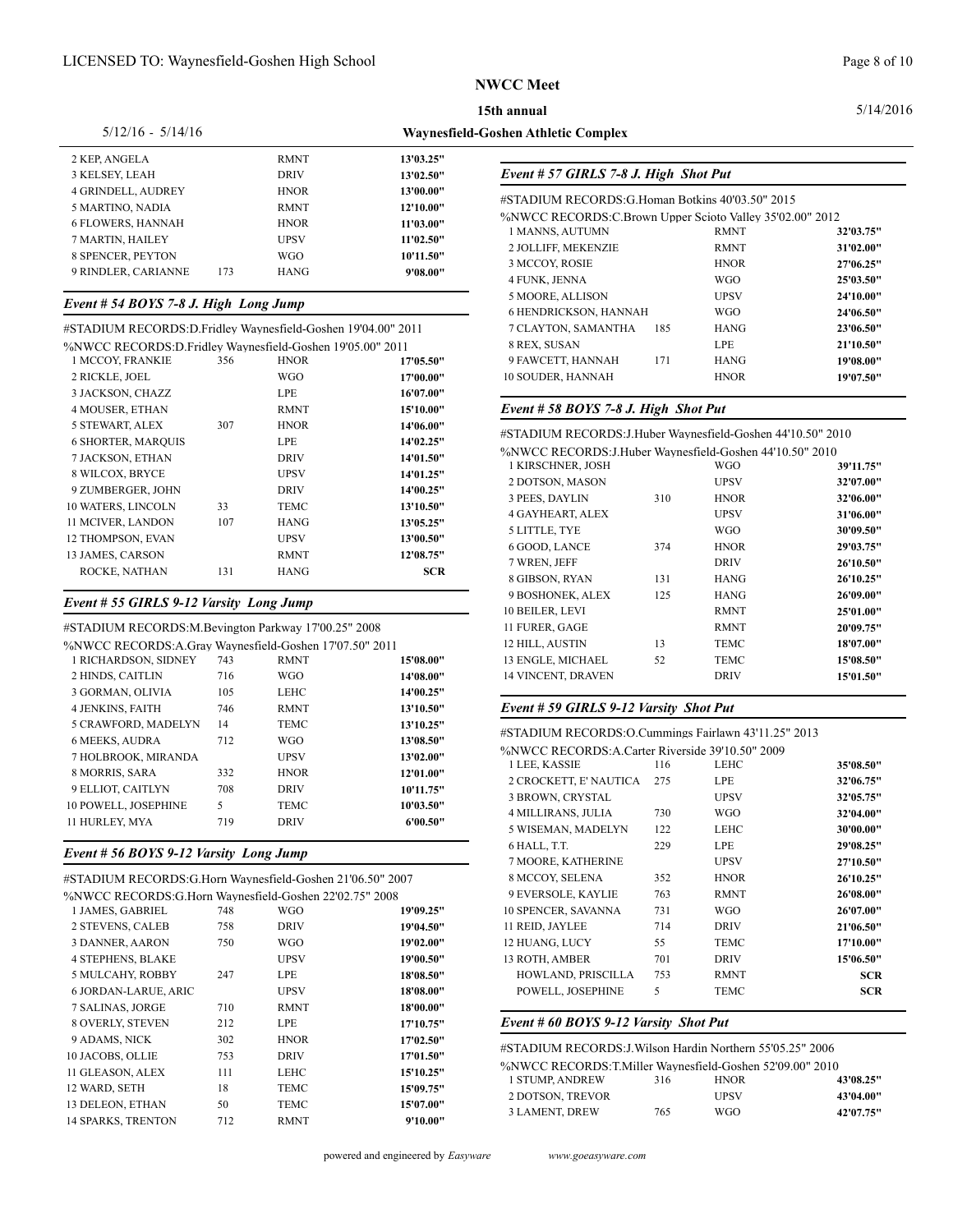### 5/14/2016

## 5/12/16 - 5/14/16

| $5/12/16 - 5/14/16$         |     |             | <b>Waynesfield-Goshen Athletic Complex</b> |
|-----------------------------|-----|-------------|--------------------------------------------|
| <b>4 WAITMAN, BROCK</b>     | 769 | <b>WGO</b>  | 41'11.50"                                  |
| 5 SATTERFIELD, MATTHEW 258  |     | LPE.        | 41'04.50"                                  |
| <b>6 SKIPWORTH, DAVID</b>   | 262 | <b>LPE</b>  | 39'11.50"                                  |
| <b>7 ROLLINS, ASHTYN</b>    |     | <b>UPSV</b> | 37'07.50"                                  |
| 8 TOBIN, COLIN              | 328 | <b>HNOR</b> | 36'10.00"                                  |
| 9 JACKSON, L.J.             | 724 | <b>RMNT</b> | 35'01.75"                                  |
| <b>10 FRESHCORN, ANDREW</b> | 730 | <b>RMNT</b> | 34'09.75"                                  |
| 11 SCHEMMEL. JOE            | 106 | LEHC        | 31'04.50"                                  |
| <b>12 STAPLETON, AJAY</b>   | 774 | <b>DRIV</b> | 29'10.75"                                  |
| <b>13 CAREY, ALEXANDER</b>  | 779 | <b>DRIV</b> | 28'01.50"                                  |
| <b>MALONE, CLAYTON</b>      | 102 | LEHC        | <b>SCR</b>                                 |
|                             |     |             |                                            |

# *Event # 61 GIRLS 7-8 J. High Pole Vault*

#STADIUM RECORDS:M.Horn Waynesfield-Goshen 8'08.00" 2008

| %NWCC RECORDS:M.Horn Wavnesfield-Goshen 9'00.00" 2008 |             |          |  |
|-------------------------------------------------------|-------------|----------|--|
| 1 WERNER, CECILIA                                     | WGO.        | 7'00.00" |  |
| 2 WHITAKER, JENNA                                     | <b>RMNT</b> | 6'06.00" |  |
| 3 MARTINO. NADIA                                      | <b>RMNT</b> | 6'00.00" |  |

# *Event # 62 BOYS 7-8 J. High Pole Vault*

| #STADIUM RECORDS:J.Searson Waynesfield-Goshen 11'00.00" 2013 |     |             |            |
|--------------------------------------------------------------|-----|-------------|------------|
| %NWCC RECORDS:G.Horn Waynesfield-Goshen 12'06.00" 2004       |     |             |            |
| 1 SEARSON, KYLE                                              |     | WGO.        | 10'00.00"  |
| 2 JOHNSON, SEBASTIAN                                         | 365 | <b>HNOR</b> | 8'00.00"   |
| <b>FURER, GAGE</b>                                           |     | <b>RMNT</b> | <b>NM</b>  |
| WHITAKER, DAVID                                              | 351 | <b>HNOR</b> | <b>SCR</b> |

# *Event # 63 GIRLS 9-12 Varsity Pole Vault*

| #STADIUM RECORDS:M.Horn Waynesfiled-Goshen 11'08.00" 2012 |     |             |           |
|-----------------------------------------------------------|-----|-------------|-----------|
| %NWCC RECORDS:M.Horn Waynesfield-Goshen 11'00.00" 2012    |     |             |           |
| 1 CROMER, MEADOW                                          | 741 | <b>RMNT</b> | 10'00.00" |
| 2 MCMILLION, CATHERINE 339                                |     | <b>HNOR</b> | 8'06.00"  |
| 3 WERNER, AMELIA                                          | 701 | WGO         | 7'06.00"  |
| <b>3 BROSEKE, KAYLA</b>                                   |     | <b>UPSV</b> | 7'06.00"  |
| 5 HOLBROOK, MIRANDA                                       |     | <b>UPSV</b> | 7'06.00"  |
| <b>6 HEFNER, HAELEY</b>                                   | 706 | WGO         | 6'06.00"  |
| <b>6 O'BRIEN. NICOLETTE</b>                               | 345 | <b>HNOR</b> | 6'06.00"  |
| TEAGUE, EMILY                                             | 704 | <b>DRIV</b> | NM        |
|                                                           |     |             |           |

### *Event # 64 BOYS 9-12 Varsity Pole Vault*

#STADIUM RECORDS:H.Nickles Columbus Grove 15'06.00" 2008 %NWCC RECORDS:G.Horn Waynesfield-Goshen 15'06.00" 2008

| 1 JOHNSON, DANIEL            | 711 | <b>RMNT</b> | 13'06.00"  |
|------------------------------|-----|-------------|------------|
| 2 SEARSON, JOSHUA            | 752 | <b>WGO</b>  | 13'06.00"  |
| 3 WATTS, BRADLEE             | 304 | <b>HNOR</b> | 12'00.00"  |
| 4 JACKSON, L.J.              | 724 | <b>RMNT</b> | 10'00.00"  |
| <b>5 RICKENBACHER, JAMES</b> | 312 | <b>HNOR</b> | 9'06.00"   |
| <b>6 KURTZ, KORWIN</b>       |     | <b>UPSV</b> | 9'00.00"   |
| 7 CARMEAN, DAWSON            | 749 | <b>WGO</b>  | 8'00.00"   |
| YOEST, DAKOTA                | 763 | <b>DRIV</b> | <b>NM</b>  |
| HAUENSTEIN, LOGAN            | 255 | LPE.        | NM         |
| <b>CHRISTON, TONY</b>        |     | <b>UPSV</b> | <b>SCR</b> |